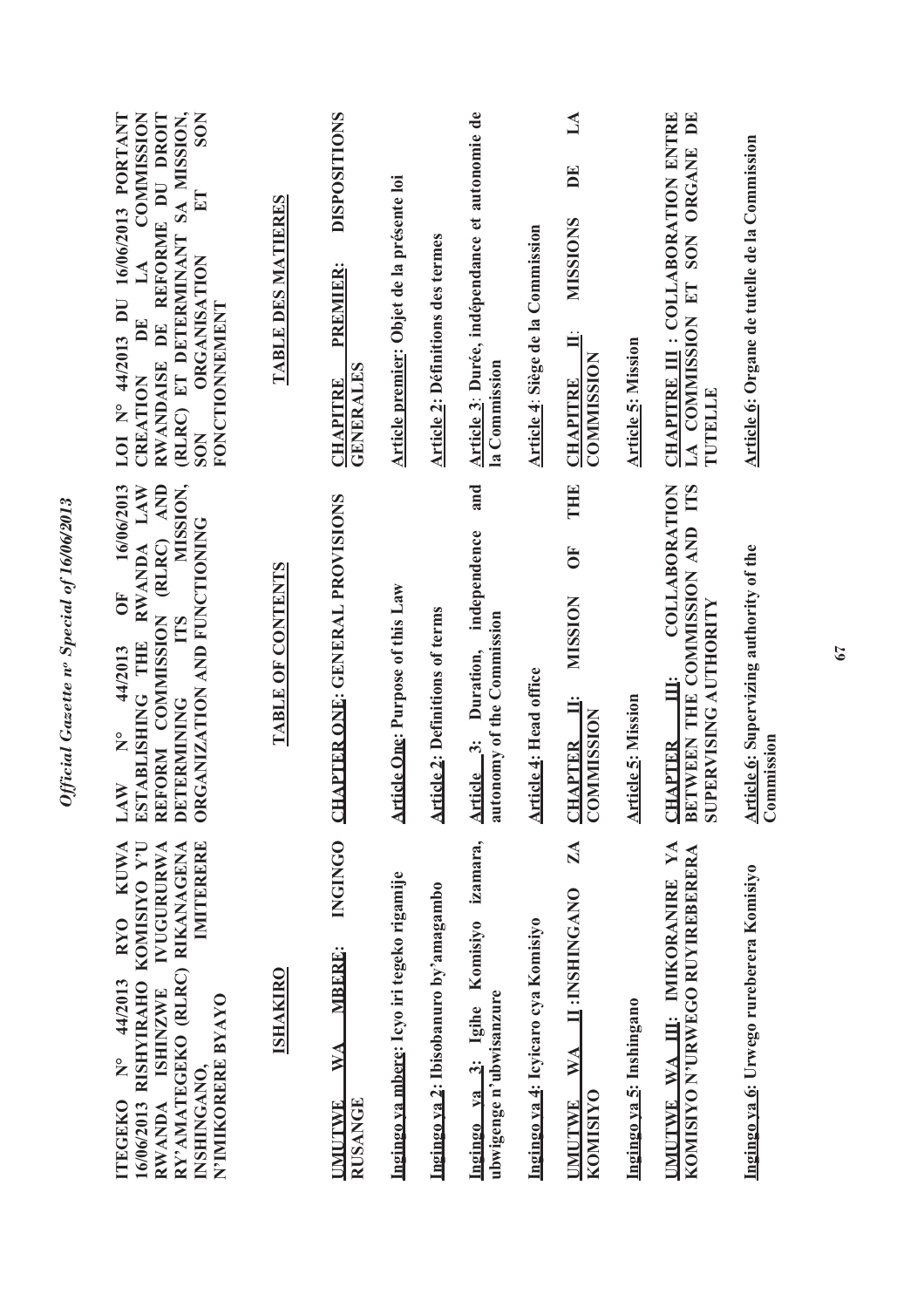| Ingingo ya 7: Imikoranire hagati ya Komisiyo<br>na Minisiteri                              | the<br>between<br>Commission and the Ministry<br>Collaboration<br>Article 7:                                                                          | Article 7: Collaboration entre la Commission et<br>le Ministère                                                              |
|--------------------------------------------------------------------------------------------|-------------------------------------------------------------------------------------------------------------------------------------------------------|------------------------------------------------------------------------------------------------------------------------------|
| Ingingo ya 8: Amasezerano yerekeye gahunda<br>y'ibikorwa                                   | <b>Article 8: Performance contract</b>                                                                                                                | <b>Article 8: Contrat de performance</b>                                                                                     |
| <b>ZIGIZE</b><br>KOMISIYO N'INSHINGANO ZAZO<br><b>INZEGO</b><br>IV:<br>WA<br><b>UMUTWE</b> | THE<br><b>THEFT</b><br>$\overline{0}$<br><b>ORGANS</b><br>AND<br>RESPONSIBILITIES<br>$\ddot{=}$<br><b>CHAPTER I</b><br>COMMISSION                     | $\mathbb{A}$<br>COMMISSION ET LEURS ATTRIBUTIONS<br>DE<br><b>ORGANES</b><br>IV:<br><b>CHAPITRE</b>                           |
| Ingingo va 9: Inzego                                                                       | <b>Article 9: Organs</b>                                                                                                                              | <b>Article 9: Organes</b>                                                                                                    |
| Inama y'Abakomiseri<br>Icviciro eva mbere:<br>n'inshingano zayo                            | Section One: Council of Commissioners and<br>responsibilities<br>its                                                                                  | Conseil des Commissaires et<br>Section première:<br>ses attributions                                                         |
| z'Inama<br>Inshingano<br>$\dot{\mathbf{q}}$<br>y'Abakomiseri<br>V2<br>Ingingo              | Article 10: Responsibilities of the Council of<br>Commissioners                                                                                       | des<br>Conseil<br>$\ddot{a}$<br><b>Attributions</b><br>Commissaires<br>Article 10:                                           |
| Ingingo ya 11: Abagize Inama y'Abakomiseri,<br>manda yabo n'ibitabangikanywa               | $\mathfrak{h}$<br>and<br>Council<br>office<br>$\mathfrak{h}$<br>of the<br>term<br>Article 11: Members<br>their<br>incompatibilities<br>Commissioners, | des<br>Commissaires, leur mandat et incompatibilités<br>Conseil<br>$\mathbf{d}$ u<br>Membres<br>$\ddot{=}$<br><b>Article</b> |
| Ingingo ya 12: Ishyirwaho ry'abagize Inama<br>y'Abakomiseri                                | Article 12: Appointment of members of the<br><b>Council of Commissioners</b>                                                                          | $\frac{1}{2}$<br>membres<br>des<br>Nomination<br><b>Conseil des Commissaires</b><br>Article 12:                              |
| Ingingo ya 13: Irahira ry'Abakomiseri                                                      | Article 13: Taking oath of Commissioners                                                                                                              | des<br>serment<br>$\mathbf{d}\mathbf{e}$<br>Prestation<br>Commissaires<br>13;<br>Article                                     |
| n'ibindi<br>Umushahara<br>bigenerwa Abakomiseri<br>$\ddot{=}$<br>va<br>Ingingo             | and other benefits entitled<br><b>Article 14: Salary</b><br>Commissioners<br>$\mathbf{c}$                                                             | Article 14: Salaires et autres bénéfices accordés<br>aux Commissaires                                                        |
| k <sub>u</sub><br>ava<br>Ingingo ya 15: Uko Umukomiseri                                    | <b>Article 15: Removal of a Commissioner</b>                                                                                                          | Article 15: Perte de la qualité de Commissaire                                                                               |
| Ingingo ya 16: Isimburwa ry'umwe mu bagize<br>Inama y'Abakomiseri<br>mwanya                | Article 16: Replacement of a member of the<br><b>Council of Commissioners</b>                                                                         | Article 16: Remplacement d'un membre du<br><b>Conseil des Commissaires</b>                                                   |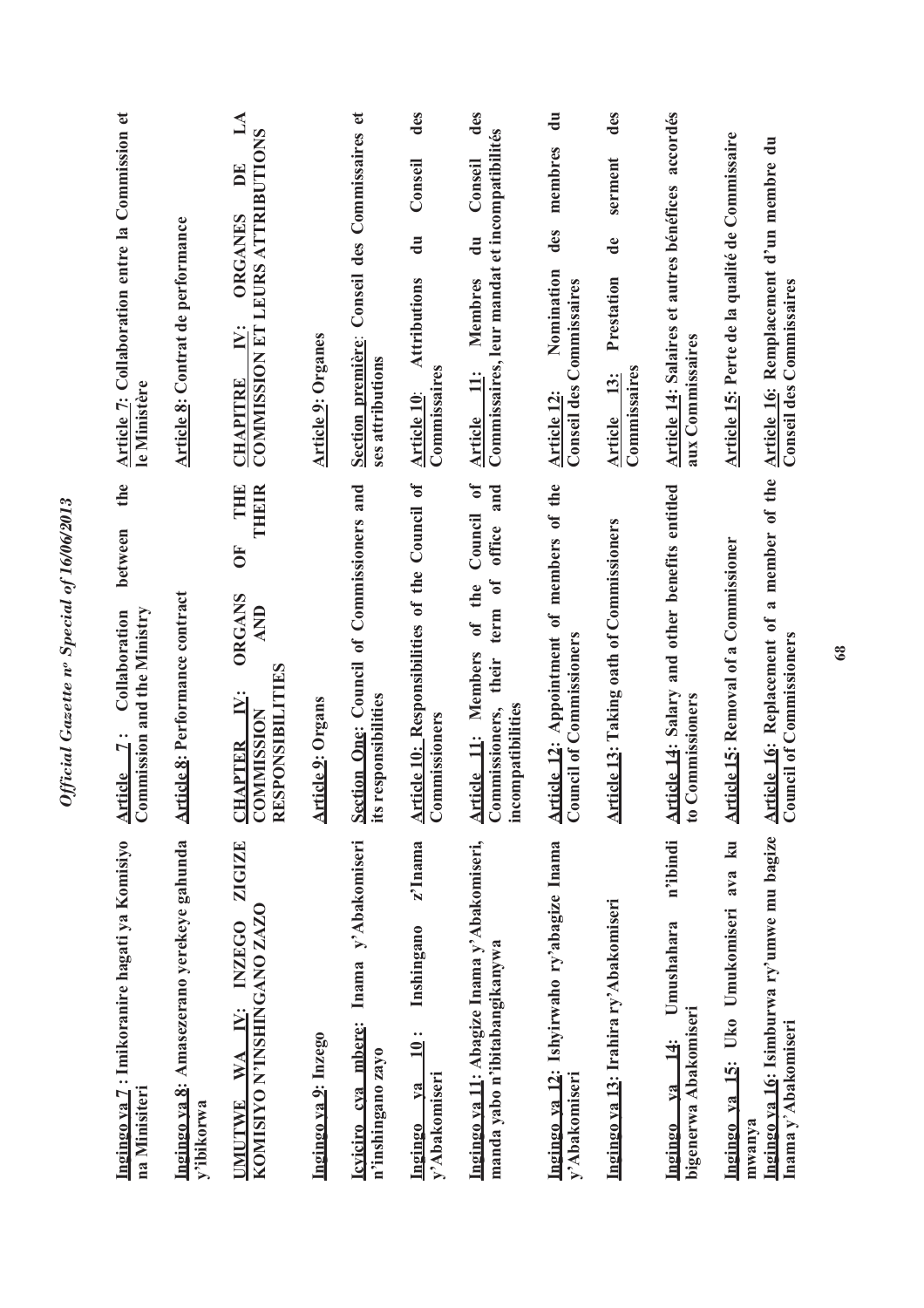| Icviciro cva 2: Biro ya Komisiyo n'inshingano<br>zayo                                                  | its<br>Section 2: Bureau of the Commission and<br>responsibilities                                                                   | ses<br>$\mathfrak{g}$<br>Commission<br>Bureau de la<br>attributions<br>Section <sub>2</sub> : |
|--------------------------------------------------------------------------------------------------------|--------------------------------------------------------------------------------------------------------------------------------------|-----------------------------------------------------------------------------------------------|
| Ingingo ya 17: Abagize Biro ya Komisiyo                                                                | Article 12: Composition of the Bureau of the<br>Commission                                                                           | de la<br>Composition du Bureau<br>Commission<br>Article 17:                                   |
| ya<br>Biro<br>za<br>Inshingano<br>Ingingo ya 18:<br>Komisiyo                                           | Article 18: Responsibilities of the Bureau of<br>the Commission                                                                      | de la<br><b>Bureau</b><br>du<br><b>Attributions</b><br>Article 18:<br>Commission              |
| Ingingo ya 19: Inshingano za Perezida wa<br>Komisiyo                                                   | Article 19: Responsibilities of the Chairperson<br>of the Commission                                                                 | du Président de la<br><b>Attributions</b><br>Article 19:<br>Commission                        |
| Visi Perezida<br>20: Inshingano za<br>wa Komisiyo<br>Ingingo ya                                        | the Vice<br>Responsibilities of<br>nairperson of the Commission<br>Article 20:<br>ರ                                                  | Article 20: Attributions du Vice-Président de la<br>Commission                                |
| Ingingo ya 21: Inshingano z'Umunyamabanga<br>wa Komisiyo                                               | Secretary<br>Article 21: Responsibilities of the<br>of the Commission                                                                | Secrétaire de la<br>$\frac{1}{2}$<br><b>Attributions</b><br>Article 21:<br>Commission         |
| Ngishwanama<br>Inama<br>$\ddot{\mathbf{c}}$<br>n'inshingano zayo<br>c <sub>va</sub><br><b>Icviciro</b> | its<br>and<br>Council<br><b>Advisory</b><br>responsibilities<br>$\ddot{\ddot{\sigma}}$<br><b>Section</b>                             | Section 3: Conseil Consultatif et ses attributions                                            |
| Ingingo ya 22: Abagize Inama Ngishwanama<br>n'inshingano zabo                                          | Advisory<br>the<br>Council and their responsibilities<br>$\sigma f$<br>Members<br>$\frac{22}{3}$<br><b>Article</b>                   | Article 22: Membres du Conseil Consultatif et<br>leurs attributions                           |
| Ingingo va 23: Ishyirwaho ry'abagize Inama<br>Ngishwanama na manda yabo                                | Article 23: Appointment of members of the Article 23: Nomination des membres du Conseil<br>Advisory Council and their term of office | Consultatif et leur mandate                                                                   |
| UMUTWE WA V: IMIKORERE Y'INZEGO<br>ZA KOMISIYO                                                         | THE<br>$\overline{\bf{5}}$<br>ORGANS OF THE COMMISSION<br><b>FUNCTIONING</b><br>HAPTER V:<br>J                                       | DES<br>CHAPITRE V: FONCTIONNEMENT<br>ORGANES DE LA COMMISSION                                 |
| y'Inama<br>Imikorere<br>mbere:<br>y'Abakomiseri<br>cva<br><b>Leviciro</b>                              | Council of<br>Section One: Functioning of the<br>Commissioners                                                                       | Conseil<br>Fonctionnement du<br><b>Section première:</b><br>des Commissaires                  |
| Ingingo ya 24: Inama z'Inama y'Abakomiseri                                                             | Article 24: Meetings of the Council of the<br>Commissioners                                                                          | des<br>Conseil<br>$\ddot{\vec{a}}$<br>Réunions<br>Commissaires<br><b>24:</b><br>Article       |

Official Gazette nº Special of 16/06/2013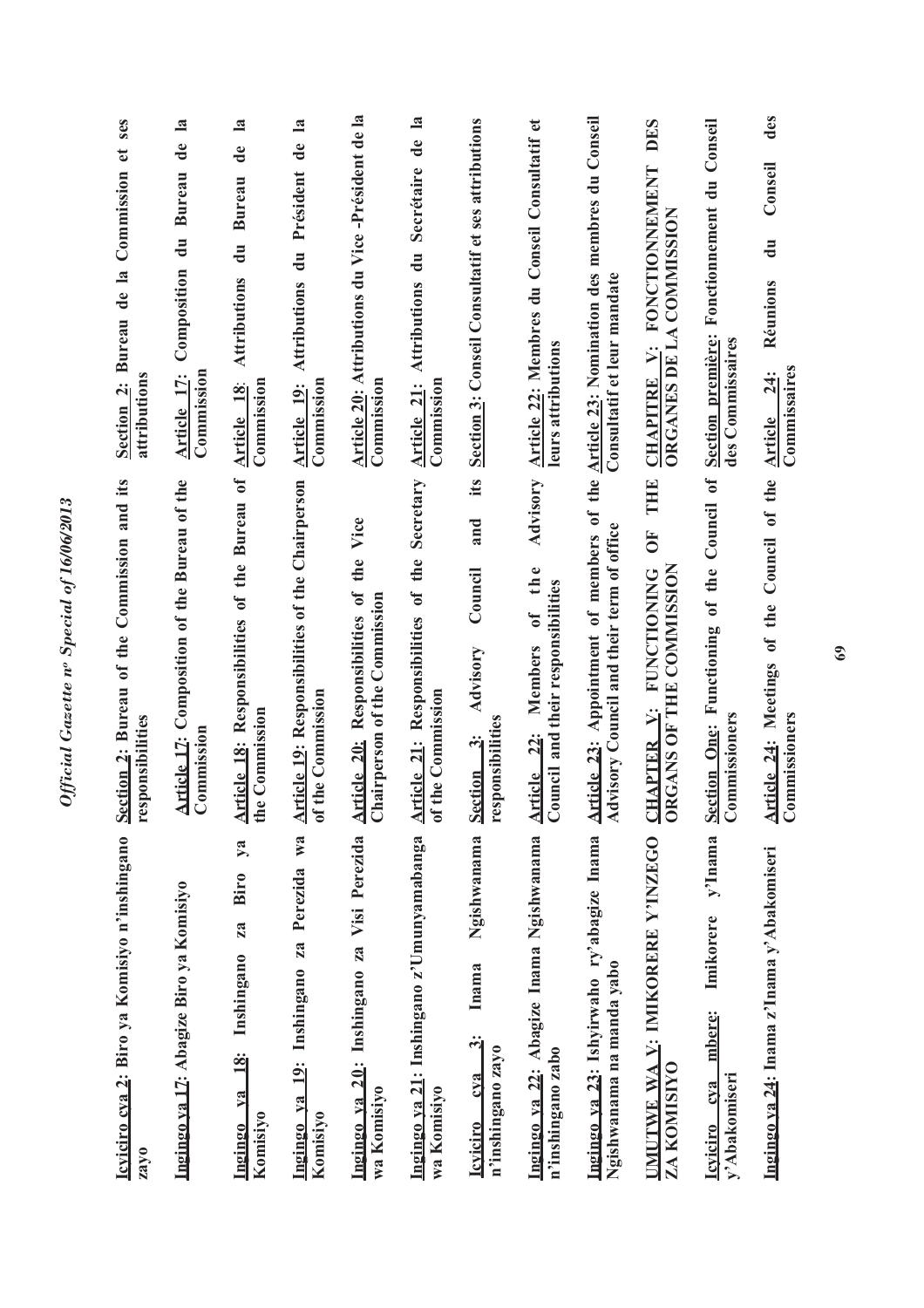| ry'ibyemezo<br><b>Ifatwa</b><br><b>25:</b><br>n'inyandikomvugo<br>$1$ a<br>Ingingo           | and<br>making<br>Decision<br>25:<br>inutes<br><u>rticle</u><br>Ē<br>$\mathbf{z}$                                     | Article 25 : Prise de décision et procès-verbal                                                                       |
|----------------------------------------------------------------------------------------------|----------------------------------------------------------------------------------------------------------------------|-----------------------------------------------------------------------------------------------------------------------|
| Ingingo ya 26: Isuzuma rya raporo                                                            | Article 26: Consideration of reports                                                                                 | <b>Article 26: Examen des rapports</b>                                                                                |
| Icyiciro cya 2: Imikorere ya Biro ya RLRC                                                    | $\sigma$<br><b>Bureau</b><br>the<br>$\overline{\textbf{c}}$<br>Functioning<br>$\ddot{\mathbf{a}}$<br>Section<br>RLRC | $\mathbf{d}\mathbf{e}$<br><b>Bureau</b><br>$\ddot{a}$<br>Fonctionnement<br><br>$\mathbf{N}$<br><b>Section</b><br>RLRC |
| Ingingo ya 27: Inama za Biro ya RLRC                                                         | Article 27: Meetings of the Bureau of RLRC                                                                           | Article 27: Réunions du Bureau de RLRC                                                                                |
| y'Inama Section<br>Imikorere<br>$\ddot{\mathbf{c}}$<br>CVA<br>Ngishwanama<br><b>Icviciro</b> | the Advisory<br>t<br>Functioning<br>$\ddot{3}$<br>Council                                                            | Conseil<br>$\ddot{a}$<br>Fonctionnement<br>$\ddot{\bm{c}}$<br>Consultatif<br>Section                                  |
| Ingingo ya 28: Inama z'Inama Ngishwanama                                                     | rticle 28: Meetings of the Advisory Council<br>₹                                                                     | <b>Article 28: Réunions du Conseil Consultatif</b>                                                                    |
| Ingingo ya 29: Amategeko ngengamikorere                                                      | rticle 29: Internal rules and regulations<br>₹                                                                       | d'ordre<br>Règlement<br><b>29:</b><br>intérieur<br><b>Article</b>                                                     |
| ABAKOZI<br>N'UMUTUNGO BYA KOMISIYO<br>VI:<br>$\mathbf{W}$ A<br><b>UMUTWE</b>                 | CHAPTER VI: STAFF AND PROPERTY OF<br>THE COMMISSION                                                                  | ET<br>PATRIMOINE DE LA COMMISSION<br>PERSONNEL<br>VI:<br><b>CHAPITRE</b>                                              |
| Icviciro cva mbere: Abakozi ba Komisiyo                                                      | the<br>$\delta$<br><b>Staff</b><br>One:<br>Section Or<br>Commission                                                  | Section première: Personnel de la Commission                                                                          |
| Ingingo ya 30: Igenwa ry'inzego z'imirimo                                                    | the<br>$\sigma$<br>Determination<br>organizational structure<br>$\ddot{a}$<br><b>Article</b>                         | Article 30: Détermination de l'organigramme                                                                           |
| Ingingo va 31: Abakozi                                                                       | Article 31: Staff                                                                                                    | <b>Article 31: Personnel</b>                                                                                          |
| Icviciro cva 2: Umutungo wa Komisiyo                                                         | Section 2: Property of the Commission                                                                                | Section 2: Patrimoine de la Commission                                                                                |
| Ingingo ya 32: Umutungo n'inkomoko zawo                                                      | rticle 32: Property and its sources<br>₹                                                                             | Article 32 : Patrimoine et ses sources                                                                                |
| 33: Imicungire, imikoreshereze<br>n'igenzura by'umutungo<br>Ingingo ya                       | $\mathfrak{b}$<br>audit<br>Management, use and<br>Article 33:<br>operty<br>Þr                                        | $\ddot{a}$<br>audit<br>Gestion, utilisation et<br>Article 33:<br>patrimoine                                           |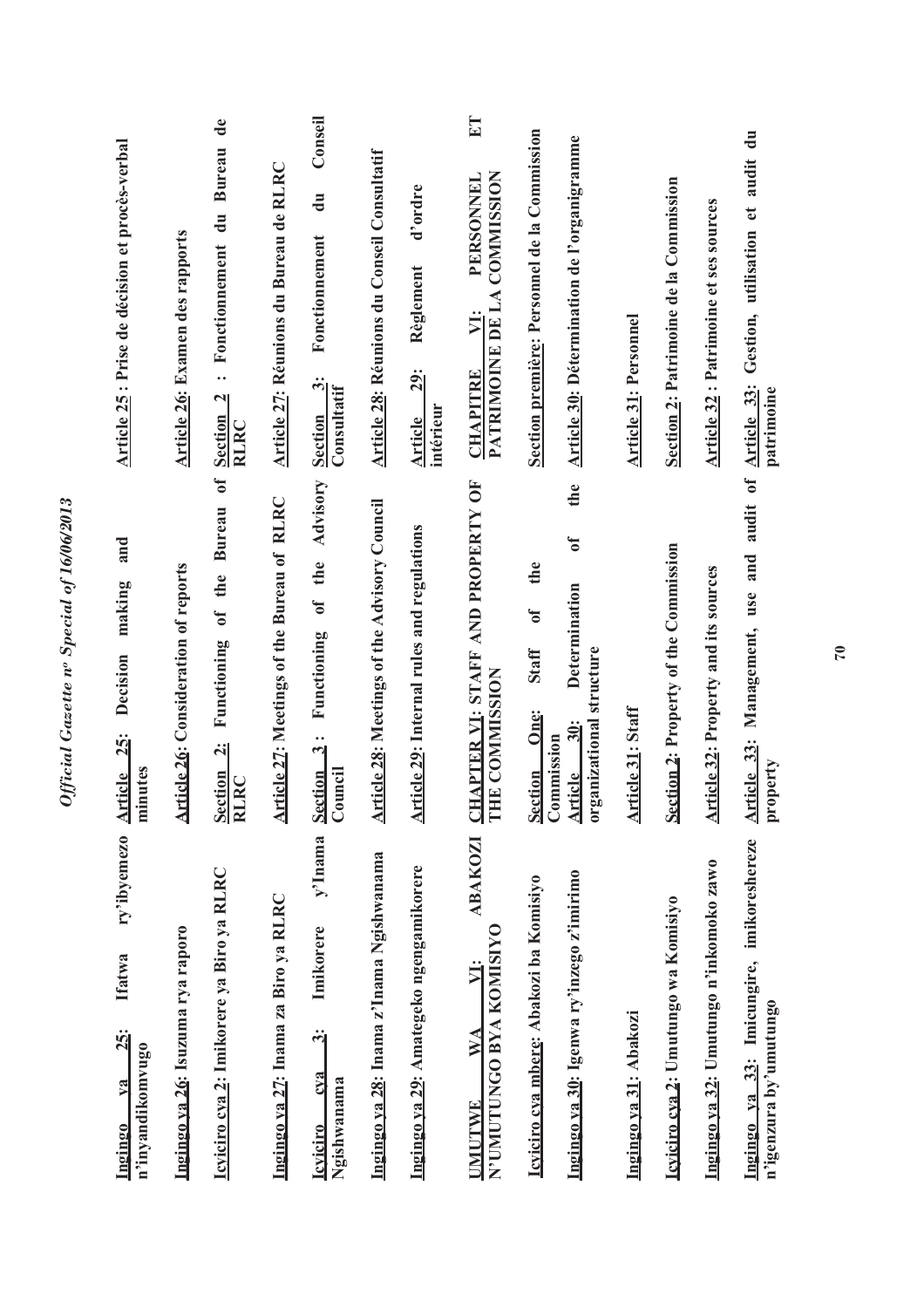| Ingingo va 35: Ibyakozwe mbere y'uko iri Article 35: Actions taken before<br>Ingingo ya 36: Itegurwa, isuzumwa n'itorwa Article 36: Drafting,<br>UMUTWE WA VI: INGINGO<br>Ingingo va 37: Ivanwaho<br>Z'INZIBACYUHO N'IZISOZA<br>Ingingo ya 34: Ingengo y'imari<br>tegeko ritangira gukurikizwa<br>ry'iri tegeko | consideration<br><u>CHAPTER VII</u> : MISCELLENEOUS<br>AND FINAL PROVISIONS<br>ry'ingingo Article 37: Repealing provision<br>enforcement of this Law<br>adoption of this Law<br>Article 34: Budget | <b>DISPOSITIONS</b><br>and Article 36: Initiation, examen et adoption de la<br>the Article 35: Actions accomplies avant l'entrée en<br><b>Article 37: Disposition abrogatoire</b><br>TRANSITOIRES ET FINALES<br>vigueur de la présente loi<br><b>CHAPITRE VII:</b><br>Article 34: Budget<br>présente loi |
|-----------------------------------------------------------------------------------------------------------------------------------------------------------------------------------------------------------------------------------------------------------------------------------------------------------------|----------------------------------------------------------------------------------------------------------------------------------------------------------------------------------------------------|----------------------------------------------------------------------------------------------------------------------------------------------------------------------------------------------------------------------------------------------------------------------------------------------------------|
|                                                                                                                                                                                                                                                                                                                 |                                                                                                                                                                                                    |                                                                                                                                                                                                                                                                                                          |
|                                                                                                                                                                                                                                                                                                                 |                                                                                                                                                                                                    |                                                                                                                                                                                                                                                                                                          |
| zinyuranyije n'iri tegeko                                                                                                                                                                                                                                                                                       |                                                                                                                                                                                                    |                                                                                                                                                                                                                                                                                                          |
| Ingingo va 38: Igihe iri tegeko ritangira Article 38: Commencement<br>gukurikizwa                                                                                                                                                                                                                               |                                                                                                                                                                                                    | Article 38: Entrée en vigueur                                                                                                                                                                                                                                                                            |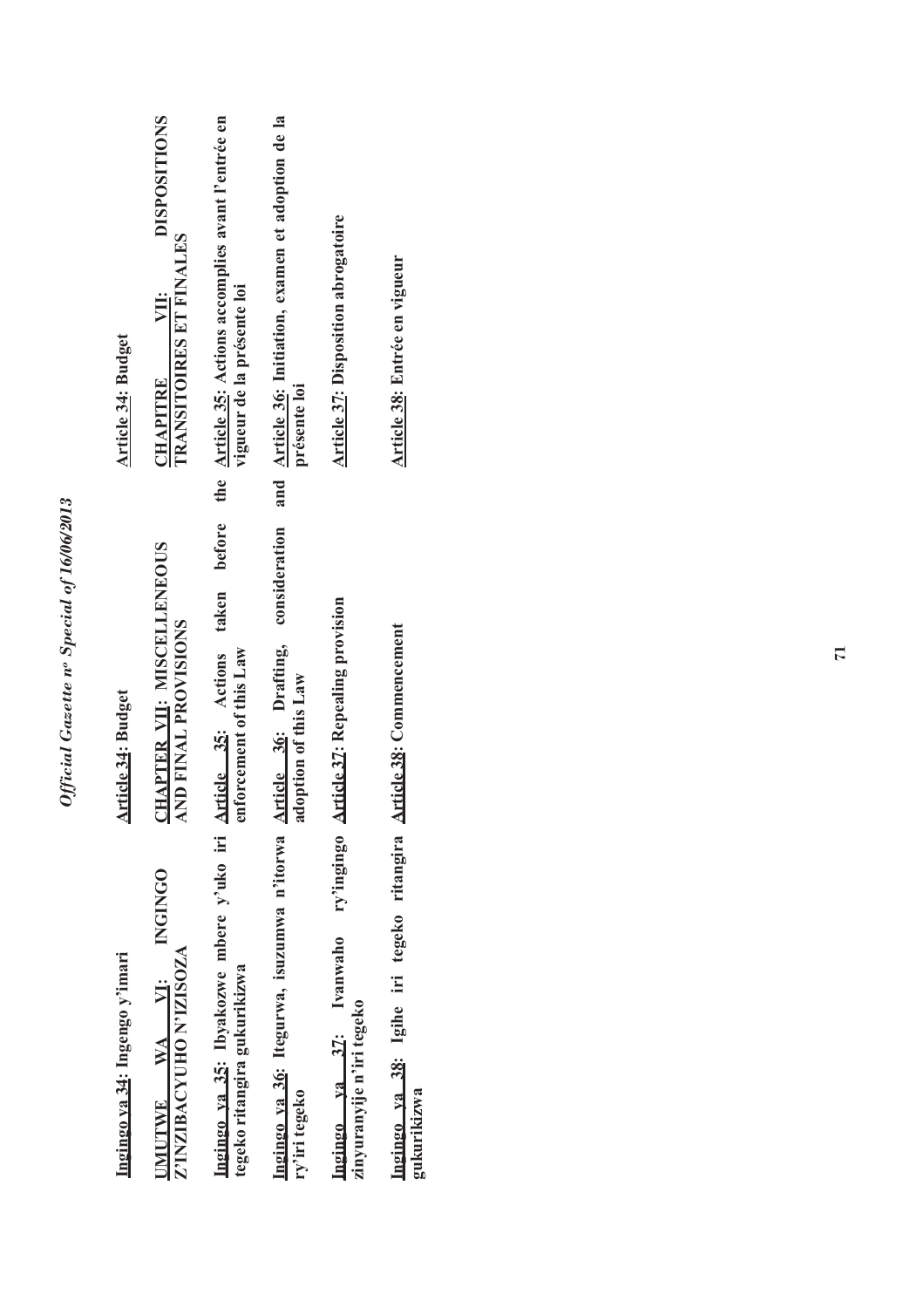| <b>KUWA</b><br>IVUGURURWA<br>IMITERERE<br>RISHYIRAHO KOMISIYO Y'U<br>RY'AMATEGEKO (RLRC) RIKANAGENA<br><b>RYO</b><br>TWEBWE, KAGAME Paul,<br>44/2013<br><b>ISHINZWE</b><br>N'IMIKORERE BYAYO<br>Perezida wa Repubulika;<br>$\frac{1}{2}$<br>INSHINGANO,<br>16/06/2013<br><b>ITEGEKO</b><br><b>RWANDA</b> | MISSION,<br>16/06/2013<br>RWANDA LAW<br>REFORM COMMISSION (RLRC) AND<br>ORGANIZATION AND FUNCTIONING<br>Ŏ<br><b>TTS</b><br>ESTABLISHING THE<br>44/2013<br>President of the Republic;<br><b>KAGAME Paul</b><br>DETERMINING<br>$\tilde{\mathbf{z}}$<br>LAW<br>We, | (RLRC) ET DETERMINANT SA MISSION,<br><b>COMMISSION</b><br>RWANDAISE DE REFORME DU DROIT<br><b>SON</b><br>LOI N° 44/2013 DU 16/06/2013 PORTANT<br>$E$ T<br><b>ORGANISATION</b><br>LA<br>Président de la République;<br>FONCTIONNEMENT<br>Nous, KAGAME Paul,<br>DE<br>CREATION<br><b>SON</b> |
|----------------------------------------------------------------------------------------------------------------------------------------------------------------------------------------------------------------------------------------------------------------------------------------------------------|-----------------------------------------------------------------------------------------------------------------------------------------------------------------------------------------------------------------------------------------------------------------|--------------------------------------------------------------------------------------------------------------------------------------------------------------------------------------------------------------------------------------------------------------------------------------------|
| NONE NATWE DUHAMIJE,<br><b>AMATEGEKO</b><br>DUTANGAJE ITEGEKO RITEYE RITYA<br>KANDI DUTEGETSE KO RYANDIKWA<br>MU IGAZETI YA LETA YA REPUBULIKA<br><b>ISHINGA</b><br>Y'U RWANDA<br>YEMEJE,<br><b>INTEKO</b>                                                                                               | PARLIAMENT HAS ADOPTED AND<br>THE<br>FOLLOWING LAW AND ORDER IT BE<br>PUBLISHED IN THE OFFICIAL GAZETTE<br>SANCTION, PROMULGATE<br>THE REPUBLIC OF RWANDA<br>THE<br>WE<br>UF <sub>1</sub>                                                                       | LE PARLEMENT A ADOPTE ET NOUS<br>$\overline{\mathbf{D}}$<br>SANCTIONNONS, PROMULGUONS LA LOI<br>DONT LA TENEUR SUIT ET ORDONNONS<br>SOIT PUBLIEE AU JOURNAL<br>LA REPUBLIQUE<br>DE<br><b>QU'ELLE</b><br>OFFICIEL<br>RWANDA                                                                 |
| INTEKO ISHINGA AMATEGEKO:                                                                                                                                                                                                                                                                                | THE PARLIAMENT:                                                                                                                                                                                                                                                 | LE PARLEMENT:                                                                                                                                                                                                                                                                              |
| Umutwe w'Abadepite, mu nama yawo yo kuwa<br>11 Kamena 2013;                                                                                                                                                                                                                                              | The Chamber of Deputies, in its session of<br>11 June 2013;                                                                                                                                                                                                     | La Chambre des Députés, en sa séance du<br>11 juin 2013;                                                                                                                                                                                                                                   |
| Umutwe wa Sena, mu nama yawo yo kuwa 10<br>Kamena 2013;                                                                                                                                                                                                                                                  | The Senate, in its session of 10 June 2013;                                                                                                                                                                                                                     | Le Sénat, en sa séance du 10 juin 2013;                                                                                                                                                                                                                                                    |
| Ishingiye ku Itegeko Nshinga rya Repubulika y'u<br>Rwanda ryo kuwa 04 Kamena 2003 nk'uko<br>ryavuguruwe kugeza ubu, cyane cyane mu<br>ngingo zaryo ya 61, iya 62, iya 66, iya 67, iya 88,<br>iya 89, iya 90, iya 92, iya 93, iya 94, iya 95, iya<br>108, iya 113, iya 176, iya 183, iya 201 n'iya 202;   | Pursuant to the Constitution of the Republic of<br>Rwanda of 04 June 2003 as amended to date<br>especially in articles 61, 62, 66, 67, 88, 89, 90,<br>92, 93, 94, 95, 108, 113, 176, 183, 201 and 202;                                                          | 04 juin 2003 telle que révisée à ce jour,<br>spécialement en ses articles 61, 62, 66, 67, 88, 89,<br>Vu la Constitution de la République du Rwanda du<br>90, 92, 93, 94, 95, 108, 113, 176, 183, 201 et 202;                                                                               |
| Ishingiye ku Masezerano ashyiraho Umuryango                                                                                                                                                                                                                                                              | Pursuant to the Treaty for the establishment of                                                                                                                                                                                                                 | $\mathbf{a}$<br>instituant<br>30/11/1999<br>$\frac{du}{dt}$<br>Traité<br>Vu le                                                                                                                                                                                                             |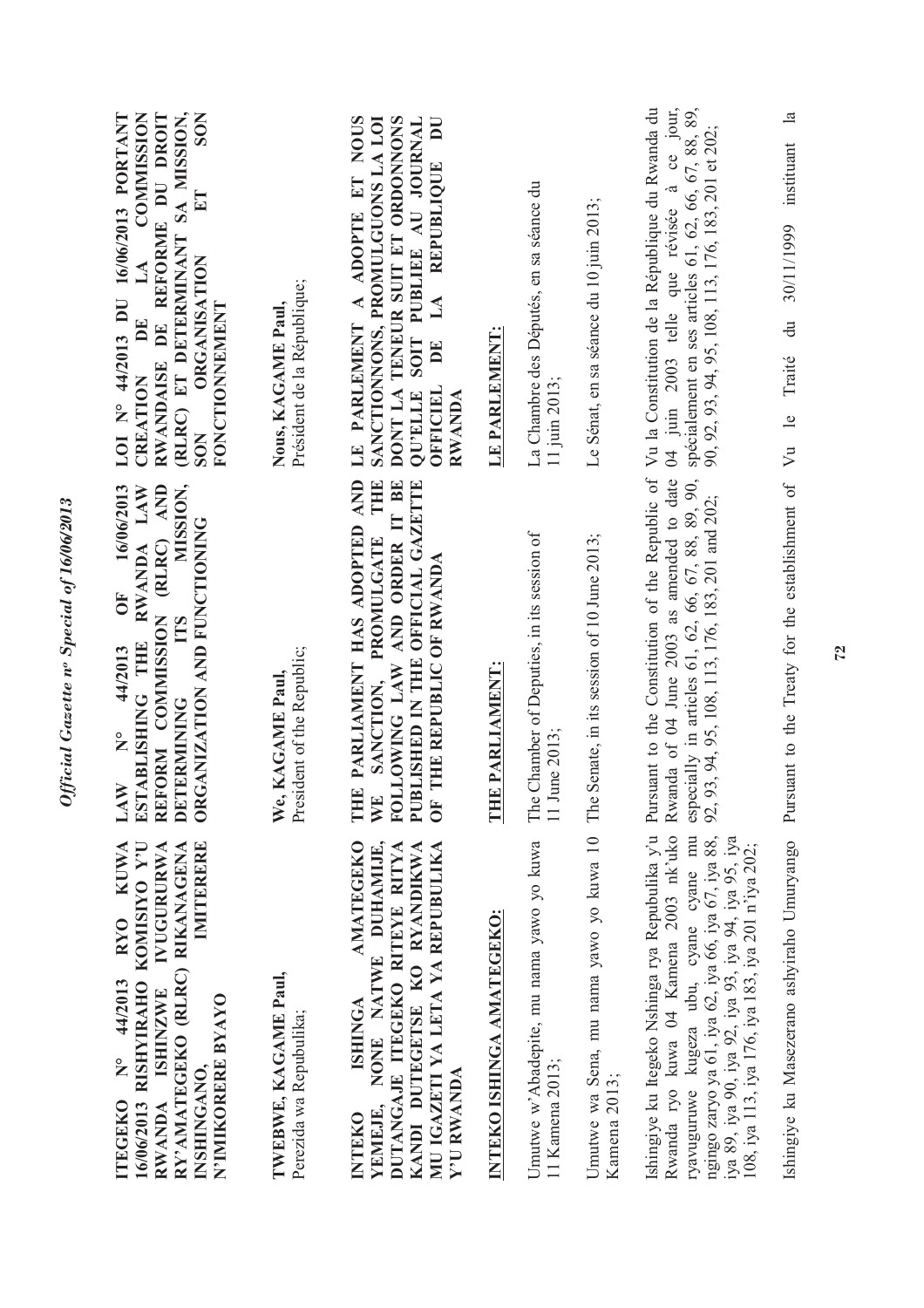| 30/11/1999 nk'uko yavuguruwe kugeza ubu<br>kandi yemejwe n'Iteka rya Perezida n° 24/01 ryo<br>w'Ibihugu by'Afurika y'Iburasirazuba yo kuwa<br>kuwa 28/06/2007; | East African Community of 30/11/1999 as<br>ended to date and as ratified by Presidential<br>Order n° 24/01 of 28/06/2007;<br>the<br>am                                      | Communauté des Etats de l'Afrique de l'Est tel que<br>modifié à ce jour et ratifié par Arrêté Présidentiel<br>n° 24/01 du 28/06/2007;                                         |
|----------------------------------------------------------------------------------------------------------------------------------------------------------------|-----------------------------------------------------------------------------------------------------------------------------------------------------------------------------|-------------------------------------------------------------------------------------------------------------------------------------------------------------------------------|
| YEMEJE:                                                                                                                                                        | ADOPTS:                                                                                                                                                                     | <b>ADOPTE:</b>                                                                                                                                                                |
| INGINGO<br><b>MBERE:</b><br>$\mathbb{W}^{\mathcal{A}}$<br><b>RUSANGE</b><br><b>UMUTWE</b>                                                                      | <b>CHAPTER ONE: GENERAL PROVISIONS</b>                                                                                                                                      | <b>DISPOSITIONS</b><br><b>PREMIER:</b><br><b>GENERALES</b><br><b>CHAPITRE</b>                                                                                                 |
| Ingingo ya mberg: Icyo iri tegeko rigamije                                                                                                                     | Article One: Purpose of this Law                                                                                                                                            | Article premier: Objet de la présente loi                                                                                                                                     |
| Iri tegeko rishyiraho Komisiyo y'u Rwanda<br>Ivugururwa ry'Amategeko yitwa<br>"RLRC" mu magambo ahimye y'icyongereza.<br>ishinzwe                              | This Law establishes the Rwanda Law Reform<br>Commission abbreviated as "RLRC".                                                                                             | La présente loi porte création de la Commission<br>dénommée<br>de Réforme legislative<br>"RLRC" en sigle anglais.<br>Rwandaise                                                |
| Ingingo ya 2: Ibisobanuro by'amagambo                                                                                                                          | <b>Article 2: Definitions of terms</b>                                                                                                                                      | <b>Article 2: Définitions des termes</b>                                                                                                                                      |
| Muri iri tegeko, amagambo akurikira asobanurwa<br>ku buryo bukurikira:                                                                                         | shall<br>used in this Law, the terms below<br>have the following meanings<br>As                                                                                             | Aux fins de la présente loi, les termes repris ci-<br>après ont les significations suivantes                                                                                  |
| 1° "Minisiteri": Minisiteri ifite ubutabera<br>"Minisitiri": Minisitiri ufite ubutabera<br>mu nshingano zayo;<br>mu nshingano ze.<br>$\overline{2}^{\circ}$    | $\sigma$<br>$\sigma$ f<br>charge<br>"Ministry": Ministry in charge<br>Minister in<br>"Ninister":<br>justice;<br>justice.<br>$\frac{1}{\sqrt{2}}$<br>$\overset{\circ}{\sim}$ | « Ministère » : Ministère ayant la justice<br>« Ministre »: Ministre ayant la justice dans<br>dans ses attributions;<br>ses attributions.<br>$\overline{1}$<br>$\overline{C}$ |
| izamara,<br><b>RLRC</b><br>ubwigenge n'ubwisanzure<br>va 3: Igihe<br>Ingingo                                                                                   | and<br>independence<br>Article 3: Duration,<br>autonomy of RLRC                                                                                                             | Article 3: Durée, indépendance et autonomie du<br><b>RLRC</b>                                                                                                                 |
| RLRC ni urwego rw'Igihugu ruhoraho rufite<br>ubuzimagatozi, ubwigenge n'ubwisanzure mu<br>micungire y'abakozi n'umutungo wayo.                                 | permanent independent public<br>institution with legal personality, administrative<br>and financial autonomy.<br>$\mathfrak{a}$<br>RLRC is                                  | RLRC est une institution publique permanente et<br>$\sigma$<br>indépendante dotée de la personnalité juridique<br>de l'autonomie administrative et financière.                |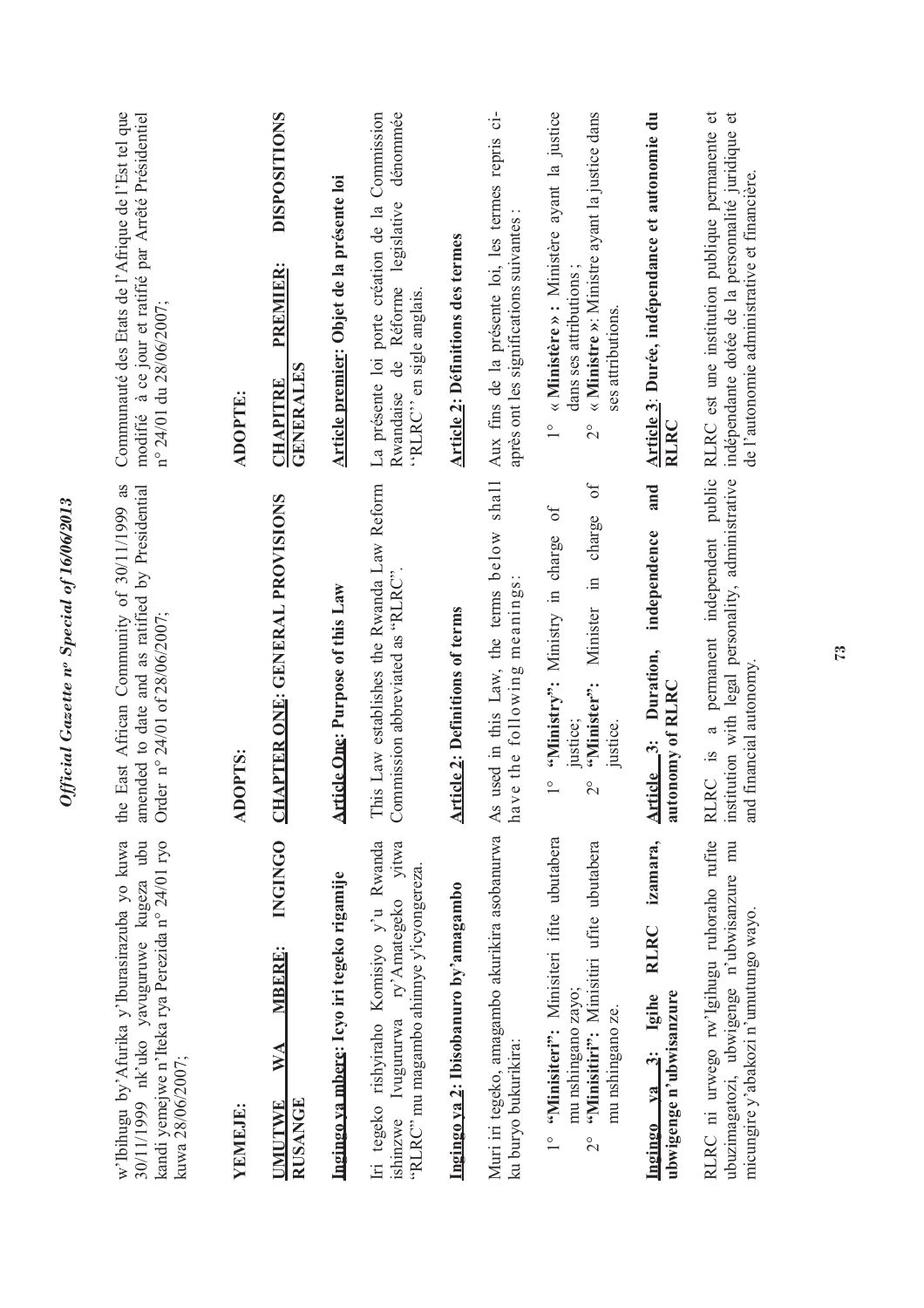| Ingingo va 4: Icyicaro cya RLRC                                                                                                                                                        | Article 4: Head office of RLRC                                                                                                                                                                   | Article 4: Siège de la Commission                                                                                                                                                                                                       |
|----------------------------------------------------------------------------------------------------------------------------------------------------------------------------------------|--------------------------------------------------------------------------------------------------------------------------------------------------------------------------------------------------|-----------------------------------------------------------------------------------------------------------------------------------------------------------------------------------------------------------------------------------------|
| Icyicaro cya RLRC gishyizwe mu Mujyi wa<br>Kigali, Umurwa Mukuru wa Repubulika y'u<br>Rwanda. Gishobora kwimurirwa ahandi hose<br>muri Repubulika y'u Rwanda igihe bibaye<br>ngombwa   | Kigali City, the Capital of the Republic of<br>Head Office of RLRC shall be located in<br>Rwanda. It may be transferred elsewhere within<br>the Republic of Rwanda if deemed necessary.<br>The 1 | Le siège du RLRC est établi dans la Ville de Kigali,<br>cas de nécessité, être transféré en tout autre lieu du<br>Capitale de la République du Rwanda. Il peut, en<br>territoire de la République du Rwanda.                            |
| ZA<br><b>IL: INSHINGANO</b><br>WA<br><b>KOMISIYO</b><br><b>UMUTWE</b>                                                                                                                  | PTER II: MISSION OF RLRC<br>CHA                                                                                                                                                                  | <b>CHAPITRE II: MISSIONS DU RLRC</b>                                                                                                                                                                                                    |
| Ingingo ya 5: Inshingano                                                                                                                                                               | <b>Article 5: Mission</b>                                                                                                                                                                        | <b>Article 5: Mission</b>                                                                                                                                                                                                               |
| RLRC ifite inshingano rusange kandi ihoraho yo<br>gusuzuma amategeko y'u Rwanda hagamijwe<br>iterambere n'ivugururwa ryayo.                                                            | overall and permanent mission of RLRC<br>be to review Rwandan laws with a view to<br>ensure their development and reform.<br>shall<br>The                                                        | permanente<br>d'examiner les lois rwandaises en vue de leur<br>$\sigma$<br>RLRC a une mission globale<br>développement et de leur réforme                                                                                               |
| By'umwihariko, RLRC ishinzwe:                                                                                                                                                          | In particular, RLRC shall be responsible for:                                                                                                                                                    | En particulier, RLRC est chargée de:                                                                                                                                                                                                    |
| gusesengura amategeko y'u Rwanda no<br>gutanga ibyifuzo ku bayobozi bireba<br>by'uko yanozwa, yahuzwa n'ibihe<br>n'uburyo yavugururwa hitabwa kuri ibi<br>bikurikira:<br>$\frac{0}{1}$ | analyzing Rwandan laws and providing<br>recommendations to relevant authorities<br>for their improvement, modernization<br>and reform with an emphasis on:                                       | analyser les lois rwandaises et faire des<br>en vue de leur amélioration, de leur<br>recommandations aux autorités concernées<br>actualisation et de leur réforme en mettant<br>l'accent sur:<br>$\frac{1}{1}$                          |
| kuvanaho ibitanoze mu mategeko,<br>zitagikoreshwa<br>cyangwa izidakenewe no koroshya<br>n'imyumvire<br>ingingo<br>by'amategeko;<br>myandikire<br>gukuraho<br>ಹ                         | the elimination of imperfections in laws,<br>the<br>repealing obsolete or unnecessary legal<br>provisions and simplification of<br>wording and understanding of laws;<br>$\vec{a}$               | l'élimination des imperfections figurant<br>dans les lois, l'abrogation des dispositions<br>$et$ la<br>$\frac{a}{b}$<br>đ<br>rédaction<br>légales obsolètes ou inutiles<br>compréhension des lois;<br>simplification de la<br>$\vec{a}$ |
| gushyiraho uburyo bushya mu<br>mikoreshereze y'amategeko ndetse<br>bijyanye<br>n'ihindagurika<br>nshya<br>n'indangagaciro<br>n'invito<br>نم.                                           | the eestablishment of new methods of<br>consonance with the values and changing<br>practicing law and new concepts in<br>needs of the Rwandan Society;<br><u>م</u>                               | la mise en place de nouvelles méthodes de<br>pratique du droit et de nouveaux concepts<br>correspondant aux valeurs et à la variation<br>des besoins de la société rwandaise;<br>.<br>ص                                                 |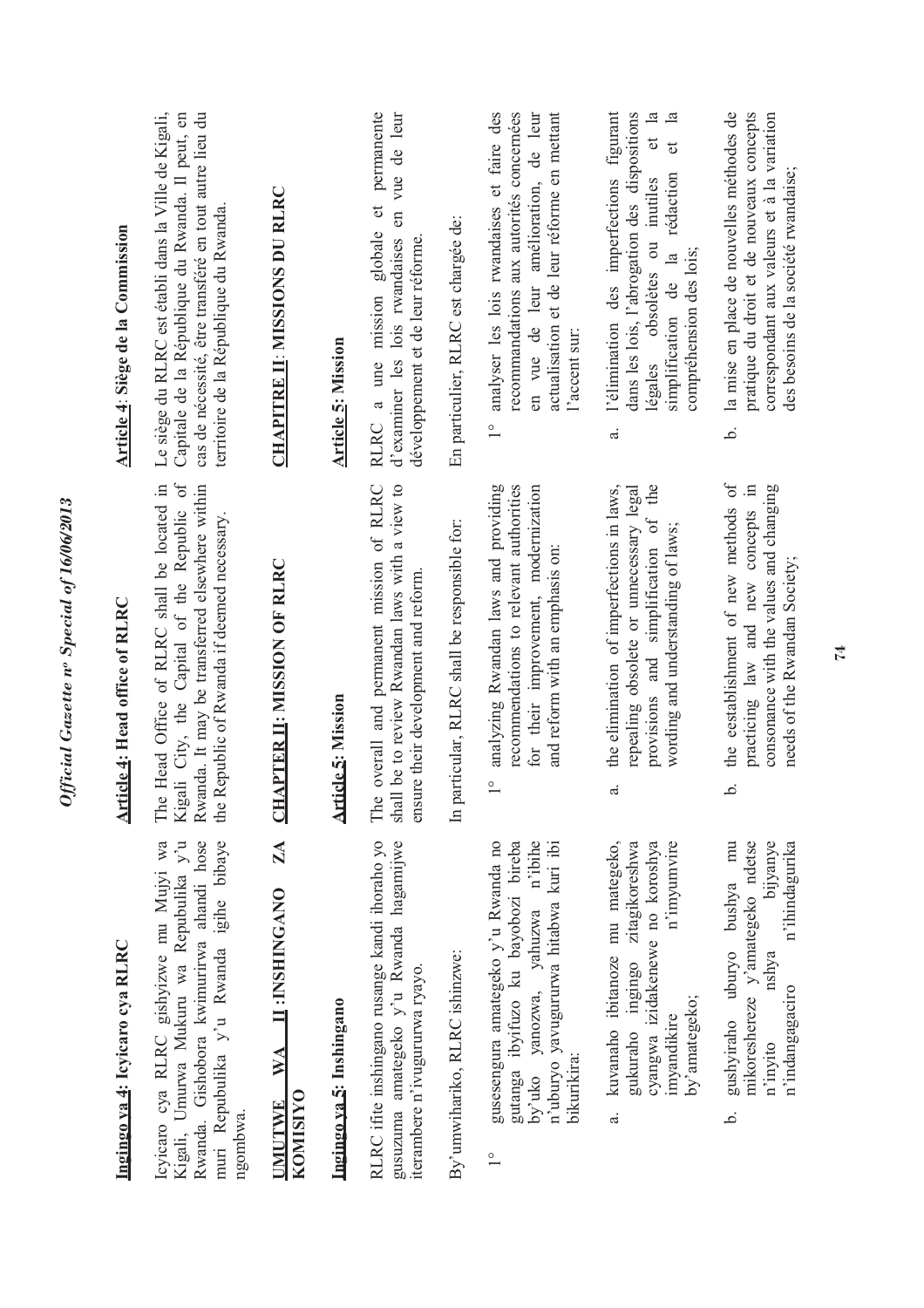| imbere<br>guteza<br>10 <sub>o</sub><br>gushyigikira<br>nyarwanda;                                                                             | the support to and improvement of<br>$\ddot{\circ}$                                                                                                           | le soutien et l'amélioration d'une bonne<br>$\ddot{\circ}$                                                                                                  |
|-----------------------------------------------------------------------------------------------------------------------------------------------|---------------------------------------------------------------------------------------------------------------------------------------------------------------|-------------------------------------------------------------------------------------------------------------------------------------------------------------|
| gusuzuma<br>amategeko ariho mu gihugu kugira ngo<br>imigendekere myiza y'ubutabera;<br>gukora inyigo igamije                                  | conducting studies designed to assess<br>laws applicable in the country in order to<br>proper administration of justice;<br>$\overline{c}$                    | vigueur au pays pour relever celles qui ne<br>faire des études d'évaluation des lois en<br>administration de la justice;<br>$\overset{\circ}{\sim}$         |
| hagaragazwe adashyirwa mu bikorwa<br>ndetse n'amashya akenewe no gutanga<br>inama zikwiye ku bayobozi bireba;                                 | authorities<br>identify those that are not implemented<br>and the new ones that may be necessary<br>relevant<br>advise<br>accordingly;<br>and                 | sont pas appliquées et celles nouvelles qui<br>seraient nécessaires et donner des conseils<br>nécessaires aux autorités concernées;                         |
| biboneye<br>gukora urwunge n'ihuzwa<br>by'amategeko y'u Rwanda;                                                                               | ensuring proper codification and revision<br>of Rwandan laws;<br>$3^{\circ}$                                                                                  | révision<br>$\overline{\mathbf{a}}$<br>adéquates des lois du Rwanda;<br>assurer la codification et<br>$3^{\circ}$                                           |
| ateganywa<br>n'Itegeko Nshinga atarashyirwaho no<br>kuyategurira imbanzirizamishinga;<br>amategeko                                            | identifying laws provided under the<br>Constitution that are not yet put in place<br>and preparing related draft proposals;<br>$\frac{1}{4}$                  | par la<br>Constitution qui ne sont pas encore mises<br>en place et en préparer les avant-projets;<br>identifier les lois prévues<br>$\frac{1}{4}$           |
| imbanzirizamishinga<br>z'amategeko akeneye kuvugururwa;                                                                                       | preparing draft proposals for laws that<br>need to be modified;<br>$5^{\circ}$                                                                                | 5° préparer les avant-projets des lois dont la<br>modification s'avère nécessaire;                                                                          |
| guhuza amategeko akoreshwa mu gihugu<br>n'amahame ateganywa n'amasezerano<br>mpuzamahanga u Rwanda rwemeje;                                   | harmonizing national laws in force with<br>principles provided under international<br>instruments ratified by Rwanda;<br>$\delta^{\circ}$                     | harmoniser les lois nationales en vigueur<br>avec les principes prévus par les<br>instruments internationaux ratifiés par le<br>Rwanda:<br>$\delta^{\circ}$ |
| kugira inama Guverinoma n'Inteko<br>Ishinga Amategeko ku byerekeranye<br>n'ivugururwa ry'amategeko kugira ngo<br>hubahirizwe Itegeko Nshinga; | the<br>Parliament on reform of laws in order to<br>the<br>and<br>with<br>advising the Government<br>consistent<br>make them<br>Constitution;<br>$\frac{1}{2}$ | conseiller le Gouvernement et le Parlement<br>sur la réforme des lois pour les rendre<br>conformes à la Constitution;<br>$\frac{1}{\sqrt{2}}$               |
| kugira inama inzego za Leta mu rwego<br>rw'amategeko, ku mushinga w'itegeko                                                                   | advice on law reform-related draft laws<br>providing public institutions with legal<br>$8^{\circ}$                                                            | donner aux institutions publiques des avis<br>juridiques sur un projet de loi relatif à la<br>$8^{\circ}$                                                   |

ပ

- 2° gukora inyigo igamije gusuzuma amategeko ariho mu gihugu kugira ngo hagaragazwe adashyirwa mu bikorwa ndetse n'amashya akenewe no gutanga inama zikwiye ku bayobozi bireba; gukora inyigo igan<br>amategeko ariho mu gi ndetse n'amashya akeı<br>inama zikwiye ku bayol hagaragazwe adashyir  $\overline{c}$
- 3° gukora urwunge n'ihuzwa biboneye by'amategeko y'u Rwanda; gukora urwunge n'i<br>by'amategeko y'u Rwan  $3^{\circ}$
- 4° kugaragaza amategeko ateganywa n'Itegeko Nshinga atarashyirwaho no kuyategurira imbanzirizamishinga; kugaragaza amatego n'Itegeko Nshinga at kuyategurira imbanziriz  $\frac{1}{4}$
- 5° gutegura imbanzirizamishinga z'amategeko akeneye kuvugururwa; İml z'amategeko akeneye k gutegura  $5^{\circ}$
- 6° guhuza amategeko akoreshwa mu gihugu n'amahame ateganywa n'amasezerano mpuzamahanga u Rwanda rwemeje; n'amahame ateganywa<br>mpuzamahanga u Rwan guhuza amategeko akor  $6^\circ$
- 7° kugira inama Guverinoma n'Inteko Ishinga Amategeko ku byerekeranye n'ivugururwa ry'amategeko kugira ngo hubahirizwe Itegeko Nshinga; kugira inama Guven n'ivugururwa ry'amate<br>hubahirizwe Itegeko Ns Ishinga Amategeko  $7^{\circ}$
- 8° kugira inama inzego za Leta mu rwego rw'amategeko, ku mushinga w'itegeko rw'amategeko, ku mushinga w'itegeko ku kindi rireba ivugurura cyangwa ku kindi rireba ivugurura cyangwa kugira inama inzego za  $8^{\circ}$

or any other law reform-related issue;

or any other law reform-related issue;

réforme de loi ou sur toute autre question

réforme de loi ou sur toute autre question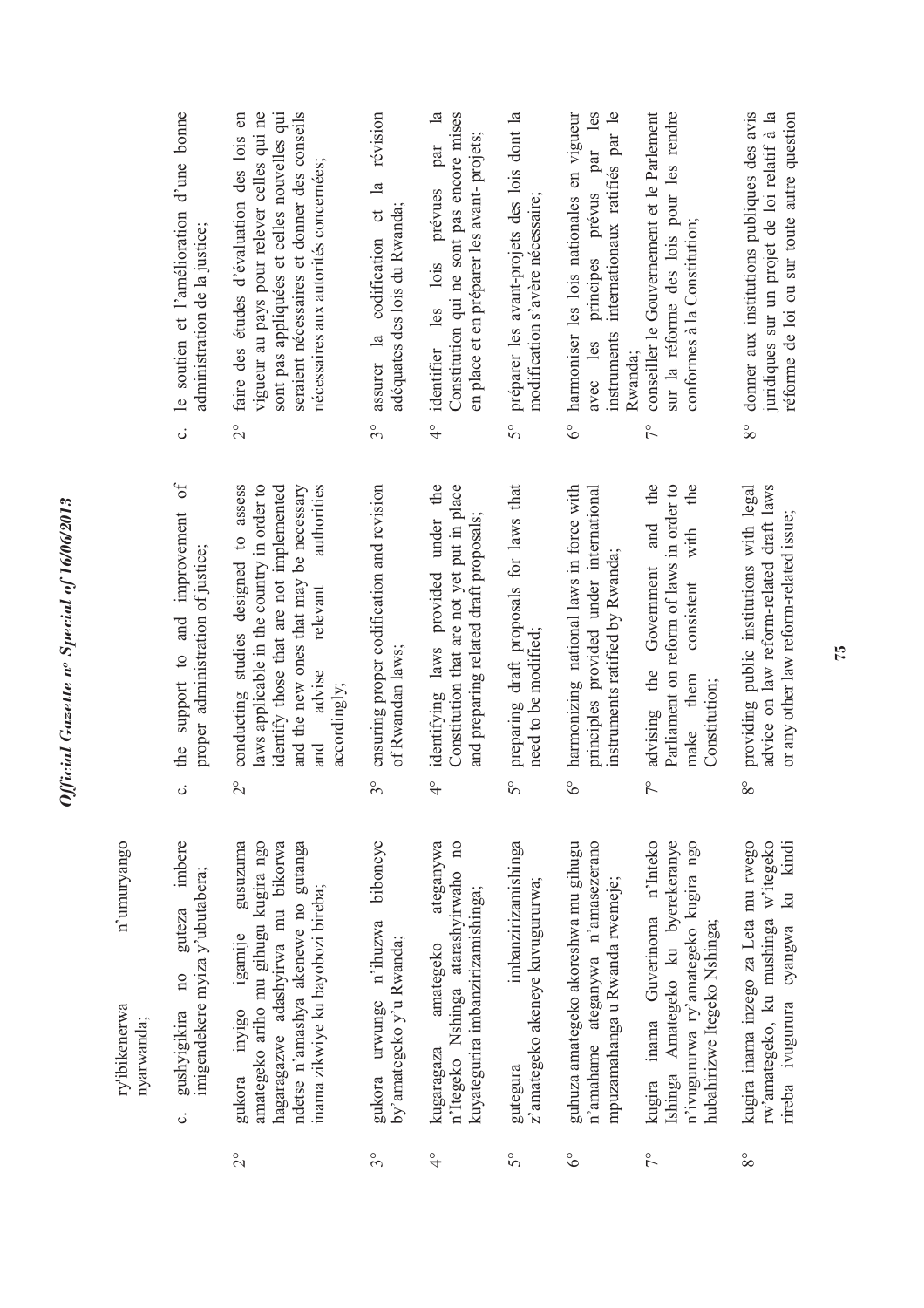| juridique en rapport avec la réforme des<br>lois;       | recevoir et examiner toutes propositions<br>d'amendement de lois lui soumises par une<br>institution ou une personne intéressée.<br>$\overline{9}^{\circ}$                     | organisations non gouvernementales nationales ou<br>d'autres institutions publiques ou privées tant<br>Pour accomplir sa mission, RLRC collabore avec<br>qu'avec les<br>nationales qu'internationales ainsi<br>internationales.                  | CHAPITRE III: COLLABORATION ENTRE<br>DU RLRC ET SON ORGANE DE TUTELLE                                 | Article 6: Organe de tutelle de la Commission         | RLRC est placée sous la tutelle du Ministère ayant<br>la justice dans ses attributions. | Article 7: Collaboration entre RLRC et le<br>Ministère    | RLRC soumet pour examen au Ministère les avant-<br>projets de lois qu'elle a initiés avant de les<br>soumettre au Conseil des Ministres pour adoption.                                      |
|---------------------------------------------------------|--------------------------------------------------------------------------------------------------------------------------------------------------------------------------------|--------------------------------------------------------------------------------------------------------------------------------------------------------------------------------------------------------------------------------------------------|-------------------------------------------------------------------------------------------------------|-------------------------------------------------------|-----------------------------------------------------------------------------------------|-----------------------------------------------------------|---------------------------------------------------------------------------------------------------------------------------------------------------------------------------------------------|
|                                                         | receiving and considering any proposals<br>for reform of laws that are submitted by<br>an institution or any interested person.<br>$\overline{9}^{\circ}$                      | collaborate with other public and private<br>order to fulfill its mission, RLRC shall<br>non-<br>institutions, whether national or international as<br>or international<br>governmental organizations.<br>national<br>as<br>well<br>$\mathbb{H}$ | <b>COLLABORATION</b><br>BETWEEN RLRC AND ITS SUPERVISING<br>$\ddot{=}$<br>AUTHORITY<br><b>CHAPTER</b> | Article 6: Supervizing authority of the<br>Commission | RLRC shall be under the supervision of the<br>Ministry in charge of justice.            | Article 7: Collaboration between RLRC and<br>the Ministry | RLRC shall forward draft laws that it has<br>initiated to the Ministry for consideration before<br>forwarding them to the Cabinet for approval.                                             |
| kibazo cyose cyerekeranye n'ivugururwa<br>ry'amategeko; | ry'amategeko<br>kwakira no gusuzuma ibitekerezo byose<br>yagejejweho n'urwego cyangwa umuntu<br><i>ivugururwa</i><br>ubifitemo inyungu.<br>$\overline{\mathbb{R}}$<br>$\delta$ | ikorana n'izindi nzego za Leta n'izigenga zaba<br>izo mu gihugu cyangwa mu mahanga kimwe<br>Kugira ngo igere ku nshingano zayo, RLRC<br>n'imiryango itari iya kuri Leta yaba nyarwanda<br>cyangwa mpuzamahanga.                                  | YA<br>UMUTWE WA III: IMIKORANIRE<br>RLRC N'URWEGO RUYIREBERERA                                        | Ingingo ya 6: Urwego rureberera Komisiyo              | RLRC irebererwa na Minisiteri ifite ubutabera<br>mu nshingano zayo.                     | Ingingo ya 7: Imikoranire hagati ya RLRC<br>na Minisiteri | Minisiteri<br>y'uko<br>yateguye<br>zishyikirizwa Inama y'Abaminisitiri kugira ngo<br>zisuzumwe mbere<br>imbanzirizamishinga z'amategeko<br>ishyikiriza<br>ngo<br>izemeze.<br>kugira<br>RLRC |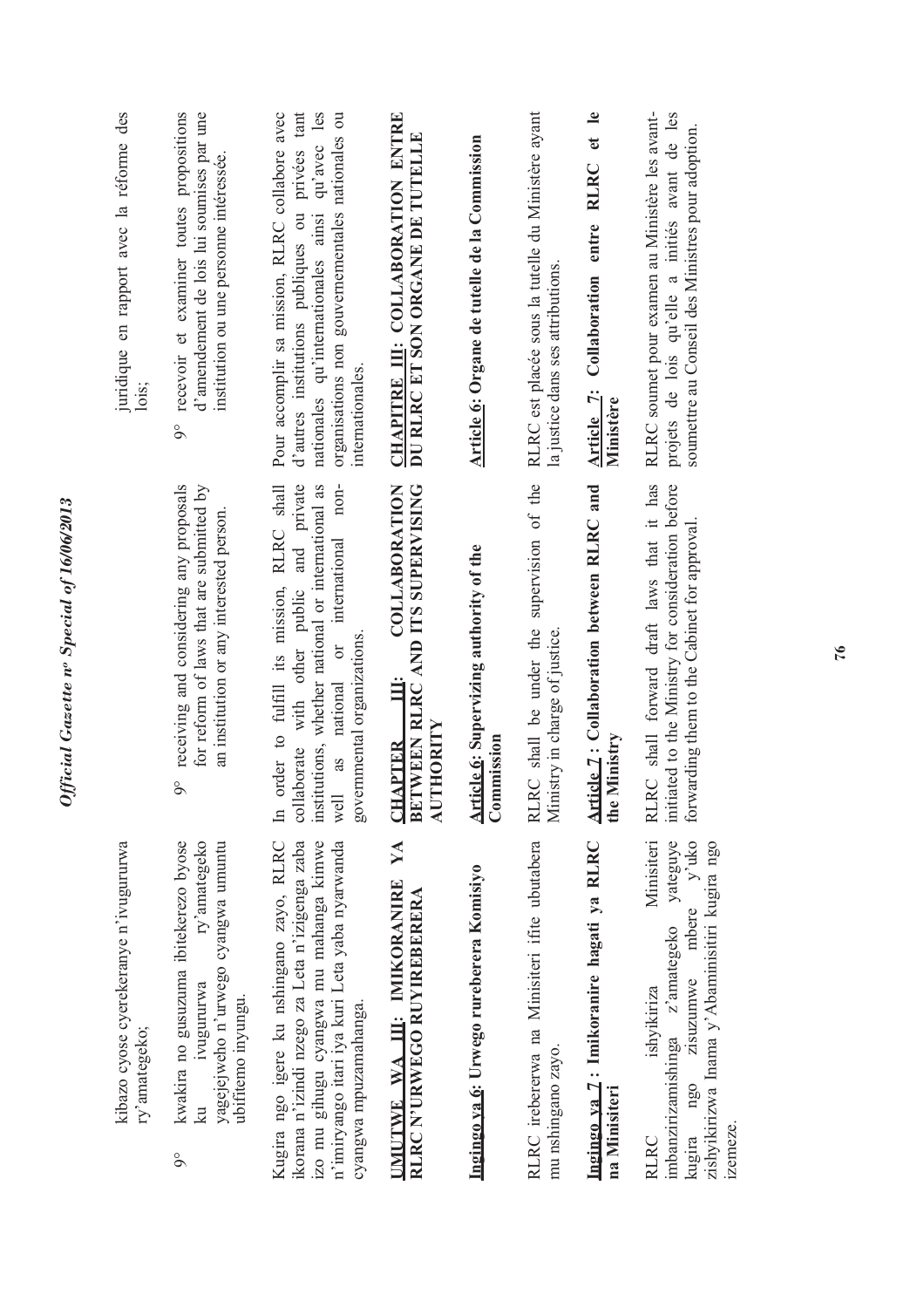| Ingingo ya 8: Amasezerano yerekeye gahunda<br>y'ibikorwa                                                                                                                                               | Article 8: Performance contract                                                                                                                                                                                         | <b>Article 8: Contrat de performance</b>                                                                                                                                                                                        |
|--------------------------------------------------------------------------------------------------------------------------------------------------------------------------------------------------------|-------------------------------------------------------------------------------------------------------------------------------------------------------------------------------------------------------------------------|---------------------------------------------------------------------------------------------------------------------------------------------------------------------------------------------------------------------------------|
| Minisiteri<br>gahunda y'ibikorwa,<br>agaragaza ububasha, uburenganzira n'inshingano<br>bya buri ruhande mu kugeza RLRC ku nshingano<br>Inama y'Abakomiseri igirana na<br>amasezerano yerekeye<br>zayo. | between the Ministry and the Council of<br>There shall be concluded a performance contract<br>Commissioners determining the powers, rights<br>and obligations of each party in order to achieve<br>the mission of RLRC. | Il est conclu entre le Conseil des Commissaires et<br>le Ministère le contrat de performance, déterminant<br>les pouvoirs, les droits et les obligations de chaque<br>partie en vue de la réalisation de la mission du<br>RLRC. |
| Ayo masezerano amara igihe gihwanye na manda<br>y'Abakomiseri kandi ashyirwaho umukono na<br>Minisitiri na Perezida wa RLRC                                                                            | period<br>of the<br>the<br>$\lambda$ q<br>for a<br>of office<br>Commissioners and shall be signed<br>Minister and the Chairperson of RLRC.<br>shall be valid<br>the term<br>This contract<br>equivalent to              | Ce contrat est valide pour une durée égale au<br>mandat des Commissaires et est conjointement<br>signé par le Ministre et le Président du RLRC.                                                                                 |
| Amategeko ngengamikorere ya Komisiyo agena<br>uburyo n'igihe isuzuma rikorerwa.                                                                                                                        | The internal rules and regulations of the<br>Commission shall determine modalities and time<br>evaluation.<br>for                                                                                                       | Le règlement d'ordre intérieur de la Commission<br>détermine les modalités et la période d'évaluation.                                                                                                                          |
| agomba kugaragaza kandi ku buryo burambuye<br>yerekeye gahunda y'ibikorwa<br>Amasezerano                                                                                                               | The performance contract shall also include the<br>following details:                                                                                                                                                   | Le contrat de performance doit également préciser<br>en détail les points suivants:                                                                                                                                             |
| 1° inshingano za RLRC;<br>ibi bikurikira:                                                                                                                                                              | responsibilities of RLRC;<br>$\overline{1}$                                                                                                                                                                             | 1° les attributions du RLRC;                                                                                                                                                                                                    |
| 2° intego RLRC igomba kugeraho;                                                                                                                                                                        | expected results of RLRC;<br>$\overline{c}$                                                                                                                                                                             | les résultats attendus du RLRC;<br>$\frac{1}{2}$                                                                                                                                                                                |
| 3° uburyo RLRC izakoresha kugira ngo<br>igere ku nshingano zayo;                                                                                                                                       | methodologies to be used by RLRC to<br>achieve its mission;<br>$3^{\circ}$                                                                                                                                              | RLRC en<br>les méthodologies à utiliser par<br>vue d'atteindre sa mission;<br>$3^{\circ}$                                                                                                                                       |
| 4° inkomoko y'umutungo, imikoreshereze<br>pwo<br>buhoraho<br>n'uburyo<br>kuwugenzura;<br>yawo                                                                                                          | the source of property, its use and the<br>permanent audit procedure;<br>$\frac{1}{4}$                                                                                                                                  | 4° la source du patrimoine, ses modalités<br>d'utilisation et d'audit permanent;                                                                                                                                                |
| 5° imikorere ya RLRC.                                                                                                                                                                                  | functioning of RLRC.<br>$5^{\circ}$                                                                                                                                                                                     | 5° le mode de fonctionnement du RLRC.                                                                                                                                                                                           |
|                                                                                                                                                                                                        |                                                                                                                                                                                                                         |                                                                                                                                                                                                                                 |

Official Gazette nº Special of 16/06/2013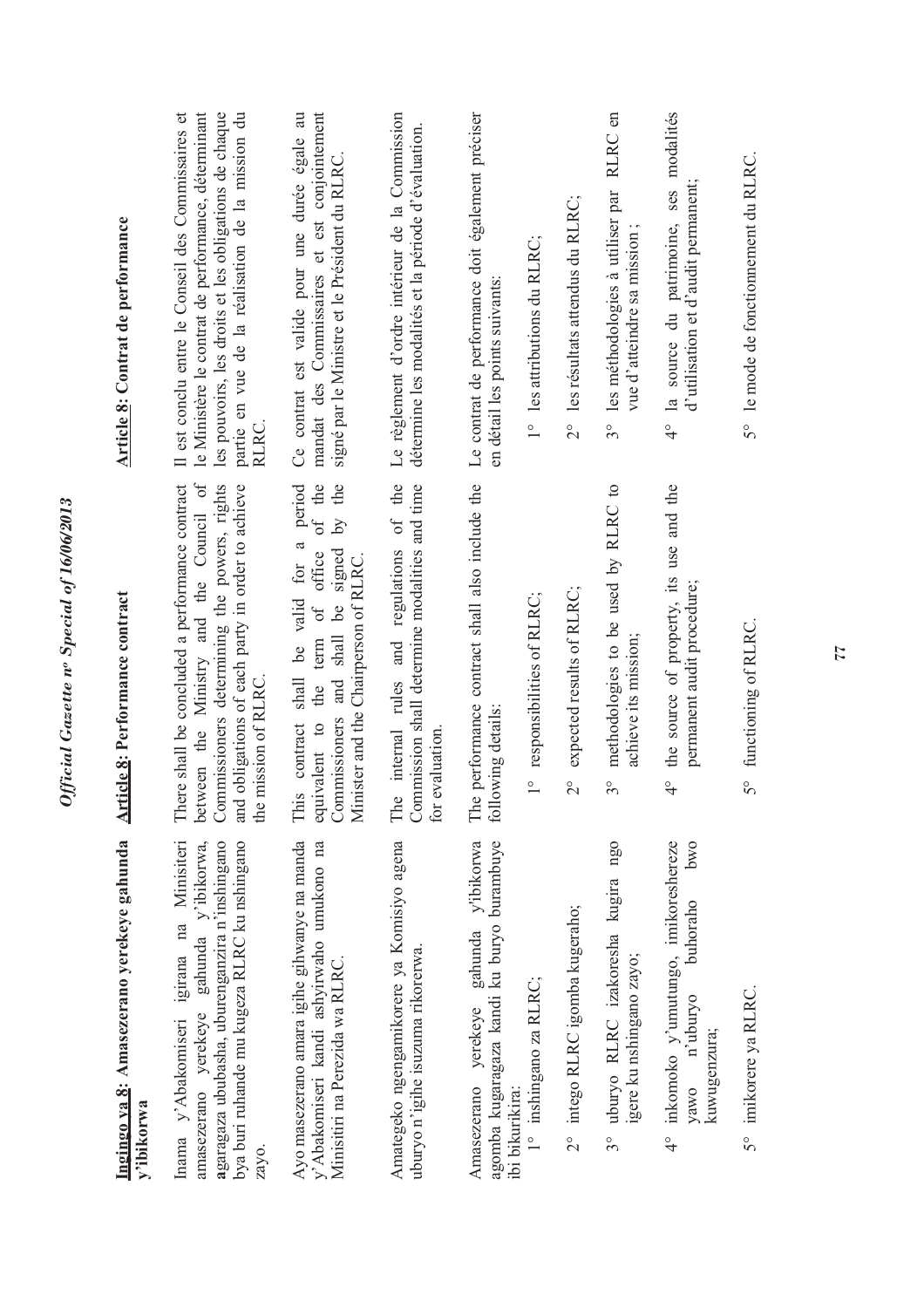| UMUTWE WA IV: INZEGO ZIGIZE RLRC<br>N'INSHINGANO ZAZO                                                                                 | CHAPTER IV: ORGANS OF RLRC AND<br>EIR RESPONSIBILITIES<br>E                                                                                                                  | CHAPITRE IV: ORGANES RLRC ET LEURS<br>ATTRIBUTIONS                                                                                                |
|---------------------------------------------------------------------------------------------------------------------------------------|------------------------------------------------------------------------------------------------------------------------------------------------------------------------------|---------------------------------------------------------------------------------------------------------------------------------------------------|
| Ingingo ya 9: Inzego za RLRC                                                                                                          | Article 9: Organs of RLRC                                                                                                                                                    | Article 9: Organes du RLRC                                                                                                                        |
| RLRC igizwe n'inzego zikurikira :<br>Inama y' Abakomiseri;<br>Inama Ngishwanama.<br>Biro ya RLRC;<br>$3^{\circ}$<br>$\frac{1}{2}$     | RC shall have the following organs:<br>the Council of Commissioners;<br>the Advisory Council.<br>the Bureau of RLRC:<br>$\frac{1}{1}$<br>$\overline{C}$<br>$3^{\circ}$<br>RU | le Conseil des Commissaires;<br>RLRC est dotée d'organes suivants:<br>le Conseil Consultatif.<br>le Bureau du RLRC;<br>$\frac{1}{2}$<br>$3^\circ$ |
| Inama y'Abakomiseri<br>Icviciro cva mbere:<br>n'inshingano zayo                                                                       | Section One: Council of Commissioners and<br>responsibilities<br>its r                                                                                                       | Conseil des Commissaires et<br>Section première:<br>ses attributions                                                                              |
| z'Inama<br>Inshingano<br>.<br>의<br>y'Abakomiseri<br>Ingingo ya                                                                        | Article 10: Responsibilities of the Council of<br>Commissioners                                                                                                              | des<br>Conseil<br>$\frac{1}{d}$<br><b>Attributions</b><br>Commissaires<br>Article 10:                                                             |
| Inama y'Abakomiseri ni rwo rwego rukuru rwa<br>RLRC                                                                                   | Council of Commissioners shall be the<br>ceme authority of RLRC<br>The<br>supr                                                                                               | Le Conseil des Commissaires est l'organe suprême<br>du RLRC                                                                                       |
| Inama y'Abakomiseri ishinzwe:                                                                                                         | Council of Commissioners shall have the<br>following responsibilities:<br>The                                                                                                | Le Conseil des Commissaires a les attributions<br>suivantes:                                                                                      |
| kugaragaza amategeko akeneye<br>$\frac{1}{1}$                                                                                         | to identify laws which require reform;<br>$\frac{1}{1}$                                                                                                                      | identifier les lois nécessitant une réforme;<br>$\frac{1}{1}$                                                                                     |
| imbanzirizamishinga<br>gushyirwaho<br>akeneye<br>kuvugururwa;<br>z'amategeko<br>kwemeza<br>$\overline{2}$                             | to approve draft proposals of laws which<br>require adoption or reform;<br>$\overline{C}$                                                                                    | lois<br>de<br>nécessitant l'adoption ou la réforme;<br>avant-projets<br>approuver les<br>$\overline{c}$                                           |
| kwemeza amategeko ngengamikorere ya<br>cyangwa kuvugururwa;<br>RLRC;<br>$3^{\circ}$                                                   | and<br>rules<br>approve the internal<br>regulations of RLRC;<br>$\mathbf{c}$<br>$3^{\circ}$                                                                                  | approuver le règlement d'ordre intérieur du<br><b>RLRC</b><br>$3^{\circ}$                                                                         |
| kwemeza gahunda y'ibikorwa by'igihe<br>kwemeza gahunda y'ibikorwa bya buri<br>kirekire bya RLRC<br>mwaka RLRC;<br>$\frac{1}{4}$<br>50 | to approve a long term strategic plan of<br>to approve the annual plan of action of<br>RLRC;<br>RLRC;<br>$\frac{1}{4}$<br>$\mathcal{S}^{\circ}$                              | adopter le plan stratégique à long terme du<br>adopter le plan d'action annuel du RLRC;<br>RLRC;<br>$\frac{1}{4}$<br>S°                           |

Official Gazette nº Special of 16/06/2013 *Official Gazette no Special of 16/06/2013*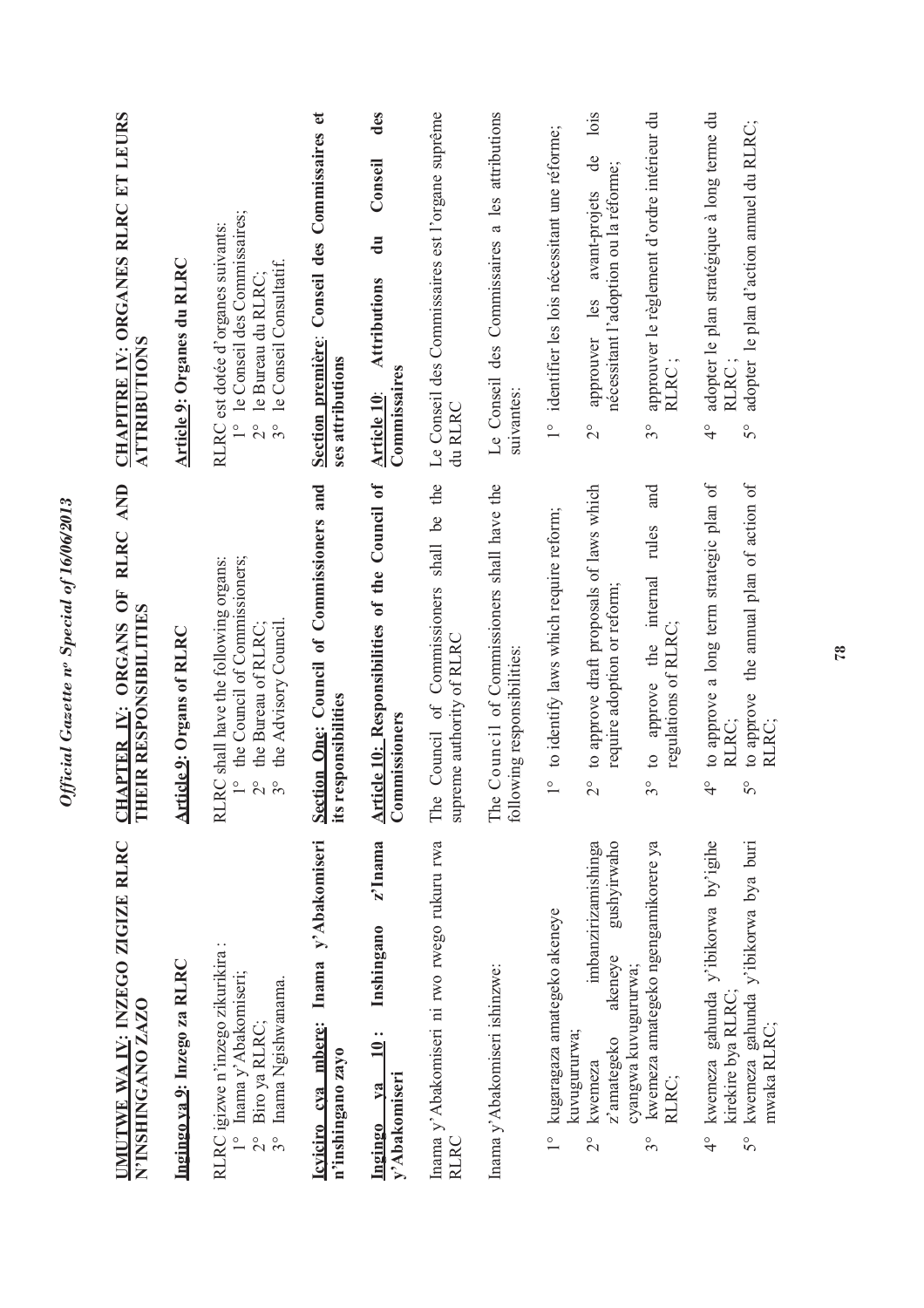| imbanzirizamushinga y'ingengo y'imari<br>kwemeza<br>$\overline{n}$<br>gutegura<br>$\delta^{\circ}$                                                                                                                                                                                                                                                     | to prepare and adopting the draft budget<br>of RLRC;<br>$\delta^{\circ}$                                                                                                                                                                                                                                                                                                                                                                                        | de<br>élaborer et approuver l'avant-projet<br>budget du RLRC;<br>$\delta^{\circ}$                                                                                                                                                                                                                                                                                                                                |
|--------------------------------------------------------------------------------------------------------------------------------------------------------------------------------------------------------------------------------------------------------------------------------------------------------------------------------------------------------|-----------------------------------------------------------------------------------------------------------------------------------------------------------------------------------------------------------------------------------------------------------------------------------------------------------------------------------------------------------------------------------------------------------------------------------------------------------------|------------------------------------------------------------------------------------------------------------------------------------------------------------------------------------------------------------------------------------------------------------------------------------------------------------------------------------------------------------------------------------------------------------------|
| ya RLRC;                                                                                                                                                                                                                                                                                                                                               |                                                                                                                                                                                                                                                                                                                                                                                                                                                                 |                                                                                                                                                                                                                                                                                                                                                                                                                  |
| gutegura urutonde rw'inzego z'imirimo<br>za RLRC;<br>$\sqrt{2}$                                                                                                                                                                                                                                                                                        | to prepare the organizational structure of<br>RLRC:<br>$7^{\circ}$                                                                                                                                                                                                                                                                                                                                                                                              | élaborer le cadre organique RLRC;<br>$\tilde{7}^{\circ}$                                                                                                                                                                                                                                                                                                                                                         |
| 8° kwemeza raporo y'imirimo ya RLRC;                                                                                                                                                                                                                                                                                                                   | to adopte the report of the activities of<br>RLRC:<br>$8^{\circ}$                                                                                                                                                                                                                                                                                                                                                                                               | approuver le rapport d'activités du RLRC;<br>$8^{\circ}$                                                                                                                                                                                                                                                                                                                                                         |
| gufata ibyemezo ku bindi bibazo byose<br>byinjira mu murongo w'inshingano za<br>RLRC.<br>$\delta$                                                                                                                                                                                                                                                      | to make decisions on any other matters<br>relating to the mission of RLRC.<br>$\delta$                                                                                                                                                                                                                                                                                                                                                                          | prendre des décisions sur toutes les autres<br>questions relatives de la mission du RLRC.<br>$\delta$                                                                                                                                                                                                                                                                                                            |
| Ingingo ya 11: Abagize Inama y'Abakomiseri,<br>manda yabo n'ibitabangikanywa                                                                                                                                                                                                                                                                           | Council of<br>office and<br>term of<br>of the<br><b>Article 11: Members</b><br>their<br>Commissioners,<br>incompatibilities                                                                                                                                                                                                                                                                                                                                     | des<br>Commissaires, leur mandat et incompatibilités<br>Conseil<br>$\mathbf{d}$ u<br>Membres<br>Article 11:                                                                                                                                                                                                                                                                                                      |
| Inama y'Abakomiseri igizwe n'Abakomiseri<br>n'Umunyamabanga. Ni Abanyarwanda kandi<br>b'abanyamategeko bafite ubumenyi n'uburambe<br>barindwi (7) bakora ku buryo buhoraho mu gihe<br>cya manda yabo, harimo Perezida, Visi Perezida<br>mu kazi mu byerekeye amategeko. Nibura<br>mirongo itatu ku ijana $(30\%)$ muri bo bagomba<br>kuba ari abagore. | shall be<br>Chairperson, the Vice Chairperson and the<br>composed of seven (7) Commissioners, including<br>permanent basis during their term of office. They<br>knowledge and professional experience in the<br>Secretary, performing their duties on a<br>Rwandan lawyers with relevant<br>legal field. At least thirty per cent (30%) of the<br>Council of Commissioners<br>Commissioners must be females.<br><u>be</u><br>The<br>shall<br>the $\overline{ }$ | Le Conseil des Commissaires est composé de sept<br>(7) Commissaires dont le Président, le Vice-<br>permanente pendant le durée de leur mandat. Ils<br>sont juristes rwandais ayant des connaissances et<br>Président et le Secrétaire et qui travaillent de façon<br>une expérience professionnelle dans le domaine du<br>droit. Au moins trente pour cent $(30\%)$ d'entre eux<br>doivent être de sexe féminin. |
| Abagize Inama y'Abakomiseri bagira manda<br>Imirimo y'abagize Inama y'Abakomiseri<br>ntibangikanwa n'undi murimo uwo ari wo wose<br>y'imyaka itanu (5) ishobora kongerwa.<br>uhemberwa.                                                                                                                                                                | Commissioner's activities shall be incompatible<br>Members of the Council of Commissioners shall<br>a renewable term of office of five (5) years.<br>any other remunerated activity.<br>have<br>with                                                                                                                                                                                                                                                            | Les membres du Conseil des Commissaires ont un<br>Les membres du Conseil des Commissaires ne sont<br>activité<br>autre<br>mandat de cinq (5) ans renouvelable.<br>exercer toute<br>à<br>pas autorisés<br>rémunérée.                                                                                                                                                                                              |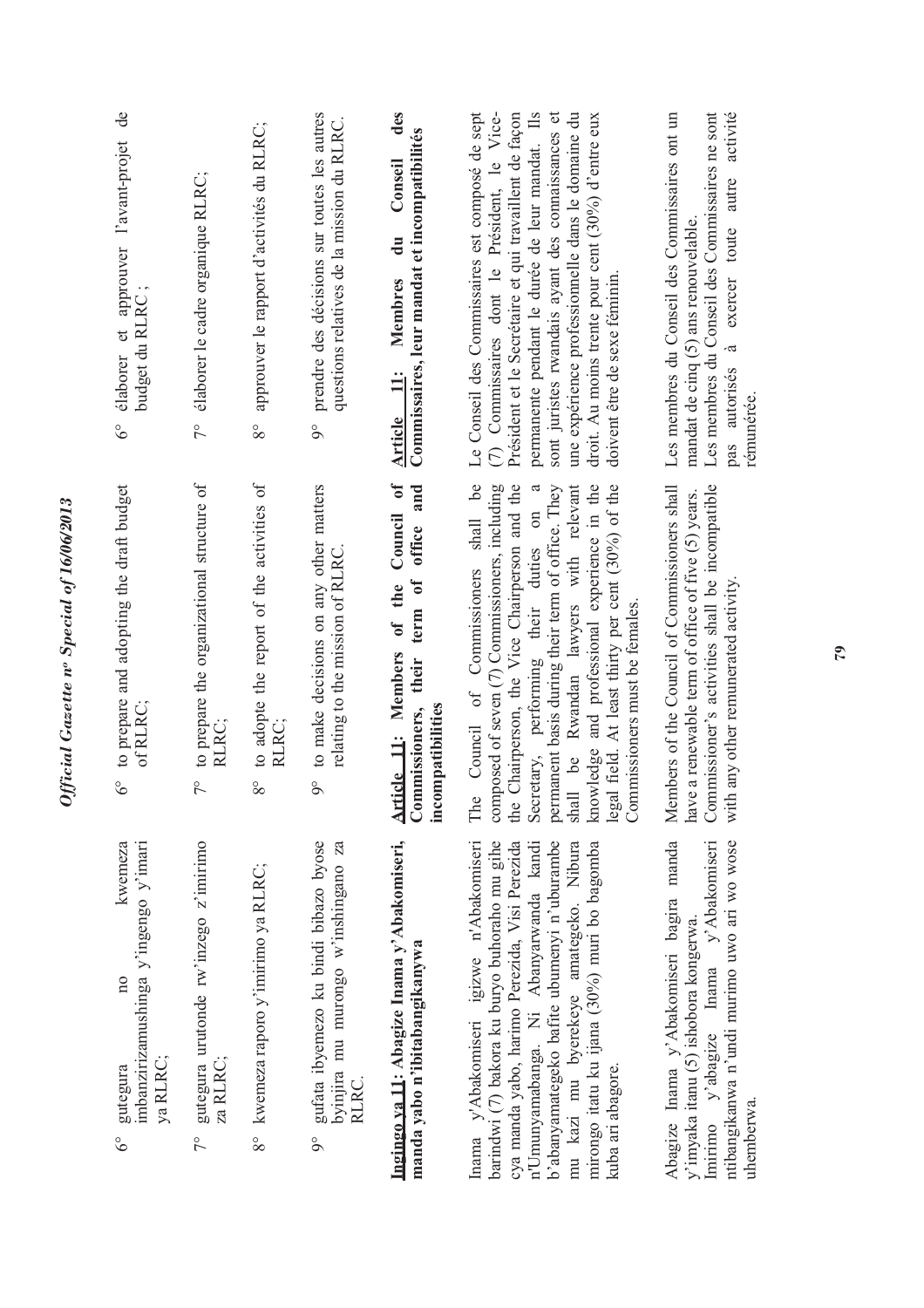| Ingingo ya 12: Ishyirwaho ry'abagize Inama<br>y'Abakomiseri                                                                                                                   | Article 12: Appointment of members of the<br><b>Council of Commissioners</b>                                                                                                         | Article 12: Nomination des membres du Conseil<br>des Commissaires                                                                                                                             |
|-------------------------------------------------------------------------------------------------------------------------------------------------------------------------------|--------------------------------------------------------------------------------------------------------------------------------------------------------------------------------------|-----------------------------------------------------------------------------------------------------------------------------------------------------------------------------------------------|
| Abagize Inama y'Abakomiseri bashyirwaho<br>n'iteka rya Perezida.                                                                                                              | Members of the Council of Commissioners shall<br>be appointed by a Presidential Order.                                                                                               | Les membres du Conseil des Commissaires sont<br>nommés par arrêté présidentiel.                                                                                                               |
| Ingingo ya 13: Irahira ry'Abakomiseri                                                                                                                                         | <b>Article 13: Taking oath of Commissioners</b>                                                                                                                                      | des<br>serment<br>$\mathbf{d}\mathbf{e}$<br>Prestation<br>Commissaires<br>13:<br>Article                                                                                                      |
| Mbere yo gutangira imirimo yabo, Abakomiseri<br>barahirira imbere y'Urukiko rw'Ikirenga indahiro<br>iteganywa n'ingingo ya 61 y'Itegeko Nshinga<br>rya Repubulika y'u Rwanda. | assuming their duties, Commissioners<br>prescribed by article 61 of the Constitution of the<br>shall, before the Supreme Court, take the oath<br>Republic of Rwanda<br><b>Before</b> | les<br>Commissaires prêtent le serment prévu par l'article<br>61 de la Constitution de la République du Rwanda<br>fonctions,<br>leurs<br>dans<br>devant la Cour Suprême.<br>d'entrer<br>Avant |
| n'ibindi<br>Umushahara<br>bigenerwa Abakomiseri<br>$\frac{14}{3}$<br>V2<br>Ingingo                                                                                            | Article 14: Salary and other benefits entitled<br><b>Commissioners</b><br>$\frac{1}{2}$                                                                                              | Article 14: Salaires et autres bénéfices accordés<br>aux Commissaires                                                                                                                         |
| Umushahara n'ibindi bigenerwa Abakomiseri<br>bigenwa n'iteka rya Perezida.                                                                                                    | $\circ$<br>ದ<br>determined by<br>benefits entitled<br>be<br>salary and other<br>shall<br>Presidential Order.<br>Commissioners<br>The                                                 | arrêté<br>aux<br>accordés<br>par<br>déterminés<br>bénéfices<br>autres<br>sont<br>$\sigma$<br>Commissaires<br>Le salaire<br>présidentiel.                                                      |
| 15: Uko Umukomiseri ava ku<br>$Na$<br>mwanya<br><u>Ingingo</u>                                                                                                                | icle 15: Removal of a Commissioner<br>$\overline{\text{Art}}$                                                                                                                        | Article 15: Perte de la qualité de Commissaire                                                                                                                                                |
| uwo<br>mwanya kubera imwe mu mpamvu zikurikira:<br>Ugize Inama y'Abakomiseri ava kuri                                                                                         | A member of the Council of Commissioners<br>Il leave office under one of the following<br>circumstances:<br>shal                                                                     | Un membre du Conseil des Commissaires perd la<br>qualité de membre dans l'un des cas suivants:                                                                                                |
| manda ye irangiye;<br>$\frac{1}{2}$                                                                                                                                           | $0f$<br>term<br>the<br>$\circ$ f<br>expiration<br>office;<br>$\frac{1}{\sqrt{2}}$                                                                                                    | expiration du mandat;<br>$\frac{1}{1}$                                                                                                                                                        |
| yeguye akoresheje inyandiko;<br>$\frac{1}{2}$                                                                                                                                 | resignation in writing;<br>$\frac{1}{2}$                                                                                                                                             | démission par notification écrite;<br>$\frac{1}{2}$                                                                                                                                           |
| atagishoboye gukora imirimo ye kubera<br>ubumuga bw'umubiri cyangwa bwo mu<br>mutwe, byemejwe na muganga wemewe<br>na Leta;<br>3°                                             | incapacity<br>an authorized medical<br>mental<br>$\Omega$<br>ð<br>ascertained<br>physical<br>doctor;<br>$3^{\circ}$                                                                  | incapacité physique ou mentale constatée<br>par un médecin agréé;<br>$3^{\circ}$                                                                                                              |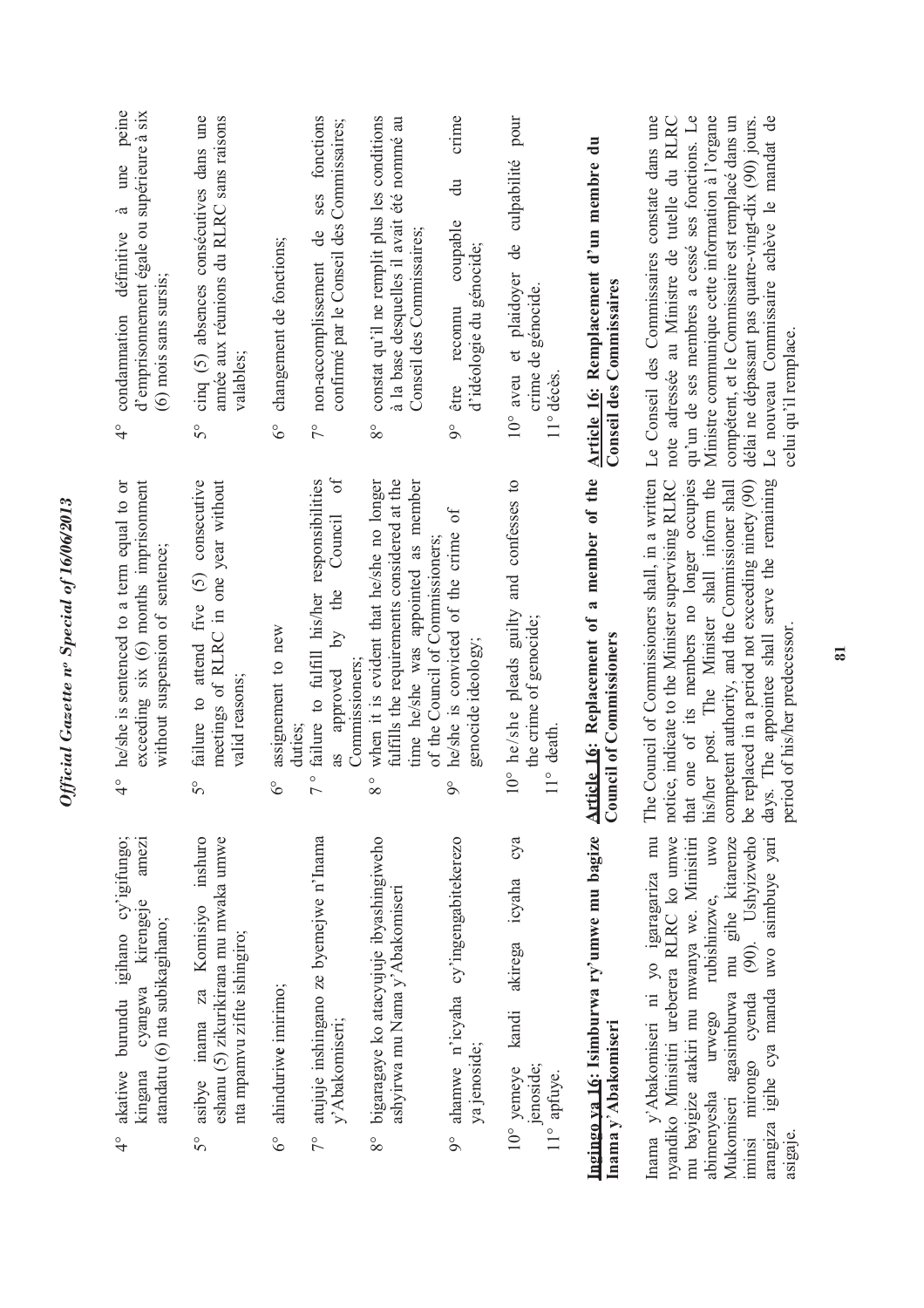| Icviciro cva 2: Biro ya RLRC n'inshingano<br>zayo                                    | its<br>and<br><b>RLRC</b><br>$\sigma$<br><b>Bureau</b><br>responsibilities<br>Section <sub>2</sub> :                                  | Section 2: Bureau du RLRC et ses attributions                                                                                     |
|--------------------------------------------------------------------------------------|---------------------------------------------------------------------------------------------------------------------------------------|-----------------------------------------------------------------------------------------------------------------------------------|
| Ingingo va 17: Abagize Biro ya RLRC                                                  | Bureau of<br>of the<br>Article 17: Composition<br><b>RLRC</b>                                                                         | Article 17: Composition du Bureau du RLRC                                                                                         |
| Biro ya RLRC igizwe na Perezida, Visi Perezida<br>n'Umunyamabanga.                   | The Bureau of RLRC shall be composed of the<br>the<br>and<br>Vice Chairperson<br>the<br>Chairperson,<br>Secretary.                    | Le Bureau du RLRC comprend le Président, le<br>Vice-Président et le Secrétaire.                                                   |
| Ingingo ya 18: Inshingano za Biro ya RLRC                                            | Responsibilities of the Bureau<br>Article 18:<br>of RLRC                                                                              | Article 18: Attributions du Bureau du RLRC                                                                                        |
| Inshingano za Biro ya RLRC ni izi zikurikira:                                        | The Bureau of RLRC shall have the following<br>responsibilities:                                                                      | Les attributions du Bureau du RLRC<br>sont les suivantes:                                                                         |
| kuyobora imirimo ya RLRC;<br>$\frac{1}{1}$                                           | to lead activities of RLRC;<br>$\frac{1}{1}$                                                                                          | diriger les travaux du RLRC;<br>$\frac{1}{2}$                                                                                     |
| gutegura inama z'Inama y'Abakomiseri;<br>$\frac{1}{2}$                               | to prepare meetings of the Council of<br>Commissioners;<br>$\overset{\circ}{\sim}$                                                    | des<br>du Conseil<br>préparer les réunions<br>Commissaires;<br>$\overset{\circ}{\sim}$                                            |
| kubahiriza no gushyira mu bikorwa<br>ibyemezo by'Inama y'Abakomiseri;<br>$3^{\circ}$ | resolutions of<br>the<br>ensure<br>the Council of Commissioners;<br>implementation of the<br>and<br>comply<br>$\Omega$<br>$3^{\circ}$ | application des résolutions du Conseil des<br>$\epsilon$<br>la mise<br>et à<br>veiller au respect<br>Commissaires;<br>$3^{\circ}$ |
| <b>RLRC</b><br>ya<br>imikoranire<br>n'izindi nzego.<br>gukurikirana<br>$\frac{1}{4}$ | to monitor relations between RLRC other<br>institutions<br>$\frac{1}{4}$                                                              | faire le suivi des relations du RLRC avec<br>d'autres institutions.<br>$\frac{1}{4}$                                              |
| Perezida wa<br>Ingingo va 19: Inshingano za<br>Komisiyo                              | Article 19: Responsibilities of the Chairperson<br>of RLRC                                                                            | Article 19: Attributions du Président du RLRC                                                                                     |
| Perezida wa RLRC afite inshingano zikurikira:                                        | shall have the<br>The Chairperson of RLRC<br>following responsibilities:                                                              | Le Président RLRC a les attributions suivantes:                                                                                   |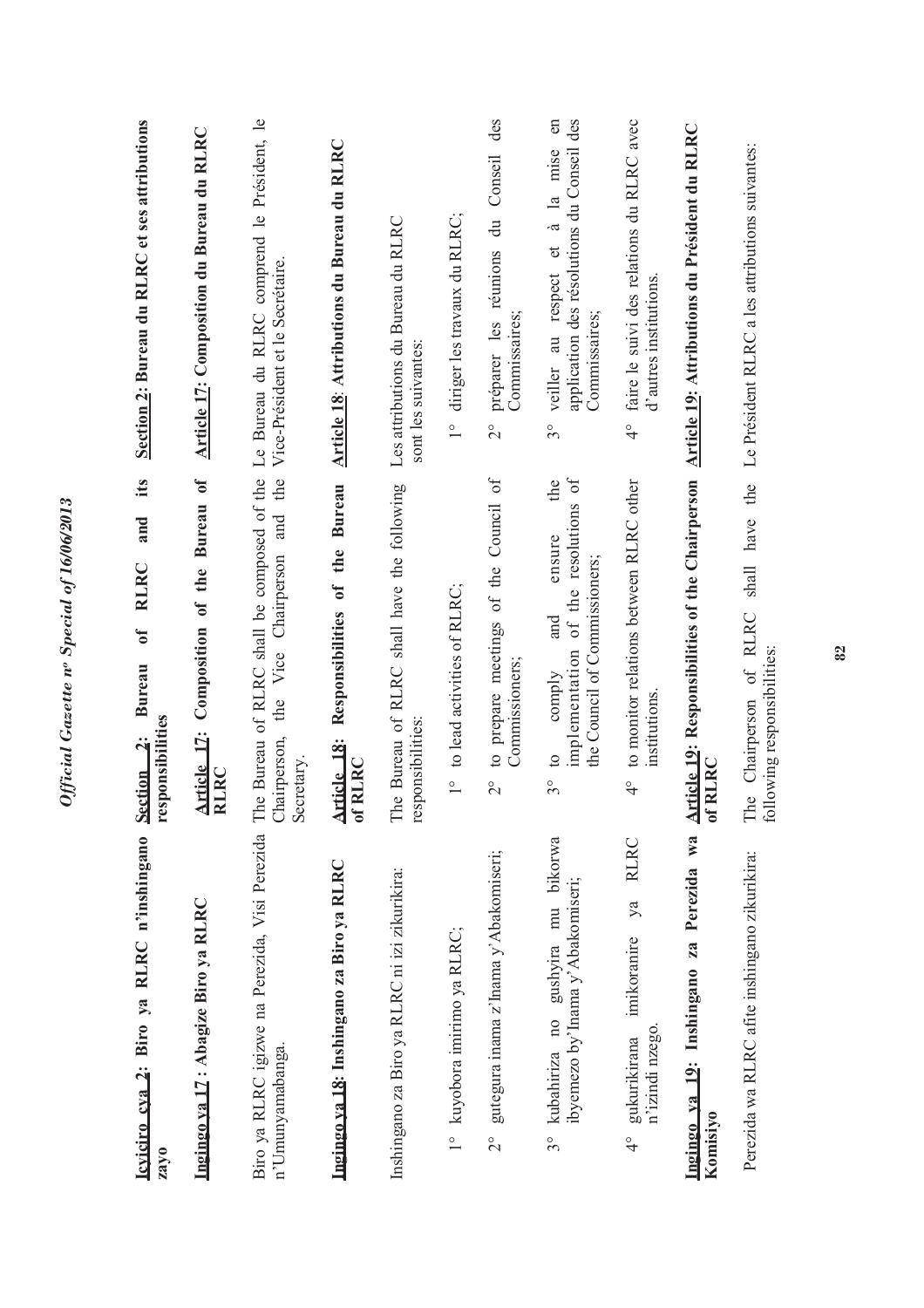| $\frac{1}{1}$ | gutumiza no kuyobora inama z'Inama<br>y' Abakomiseri n'iza Biro;                       |                         | to convene and chair meetings of the<br>Council of the Commissioners and those<br>of the Bureau;                     | $\overset{\circ}{\phantom{0}}$ | $\ddot{a}$<br>ਰੋ<br>et celles<br>réunions<br>convoquer et présider les<br>Conseil des Commissaires<br>Bureau;             |
|---------------|----------------------------------------------------------------------------------------|-------------------------|----------------------------------------------------------------------------------------------------------------------|--------------------------------|---------------------------------------------------------------------------------------------------------------------------|
|               | 2° kuyobora no guhuza ibikorwa bya RLRC;                                               | $\frac{1}{2}$           | to supervise and coordinate activities of<br>RLRC;                                                                   | $\overset{\circ}{\sim}$        | superviser et coordonner les activités du<br>RLRC;                                                                        |
| $\frac{1}{3}$ | guhagararira RLRC mu Gihugu no mu<br>mahanga;                                          | $3^{\circ}$             | to represent the Commission within the<br>country and abroad;                                                        | $\mathcal{S}^{\circ}$          | représenter la Commission à l'intérieur et<br>à l'extérieur du pays;                                                      |
| $\frac{6}{4}$ | kuba umuvugizi wa RLRC;                                                                | $\frac{1}{4}$           | to be the spokesperson of RLRC;                                                                                      | $\frac{1}{4}$                  | servir de porte-parole à du RLRC;                                                                                         |
| $5^{\circ}$   | gushyikiriza raporo za RLRC inzego<br>zibigenewe;                                      | $\mathcal{S}^{\circ}$   | the<br>of RLRC to<br>to transmit reports<br>competent organs;                                                        | $\mathcal{S}^{\circ}$          | transmettre les rapports du RLRC aux<br>organes concernés;                                                                |
| $6^{\circ}$   | gushyira umukono ku nyandiko zose<br>n'amabaruwa bya RLRC;                             | $6^{\circ}$             | to be a signatory to all documents and<br>correspondences of RLRC                                                    | $6^{\circ}$                    | les<br>toutes<br>$\sigma$<br>correspondances du RLRC;<br>actes<br>signer tous les                                         |
| $\frac{1}{2}$ | gukora imirimo yose yasabwa n'Inama<br>ijyanye n'inshingano<br>y' Abakomiseri<br>RLRC. | $\tilde{7}^{\circ}$     | to perform any other duties related to the<br>mission of RLRC as may be assigned by<br>the Council of Commissioners. | $\sqrt{\ }$                    | mission du RLRC qui lui serait confiée par<br>exécuter toute autre tâche rentrant dans la<br>le Conseil des Commissaires. |
| wa RLRC       | Ingingo ya 20: Inshingano za Visi Perezida                                             |                         | Article 20: Responsibilities of the Vice<br>Chairperson RLRC                                                         | <b>RLRC</b>                    | Article 20: Attributions du Vice -Président du                                                                            |
|               | Visi Perezida afite inshingano zikurikira:                                             |                         | The Vice Chairperson shall have the following<br>responsibilities:                                                   |                                | Le Vice-Président a les attributions suivantes:                                                                           |
|               | no kumusimbura<br>1° kunganira Perezida<br>igihe cyose adahari;                        | $\frac{1}{2}$           | to assist the Chairperson and deputize for<br>him/her in case of absence;                                            | $\overline{1}$                 | assister le Président dans ses fonctions et le<br>remplacer en cas d'absence;                                             |
| $\frac{1}{2}$ | gukora imirimo yose yasabwa n'Inama<br>y'Abakomiseri ijyanye n'inshingano za<br>RLRC.  | $\overset{\circ}{\sim}$ | to perform any other duty related to the<br>mission of RLRC as may be assigned by<br>the Council of Commissioners    | $\overset{\circ}{\sim}$        | exécuter toute autre tâche rentrant dans la<br>mission du RLRC qui lui serait confiée par<br>le Conseil des Commissaires  |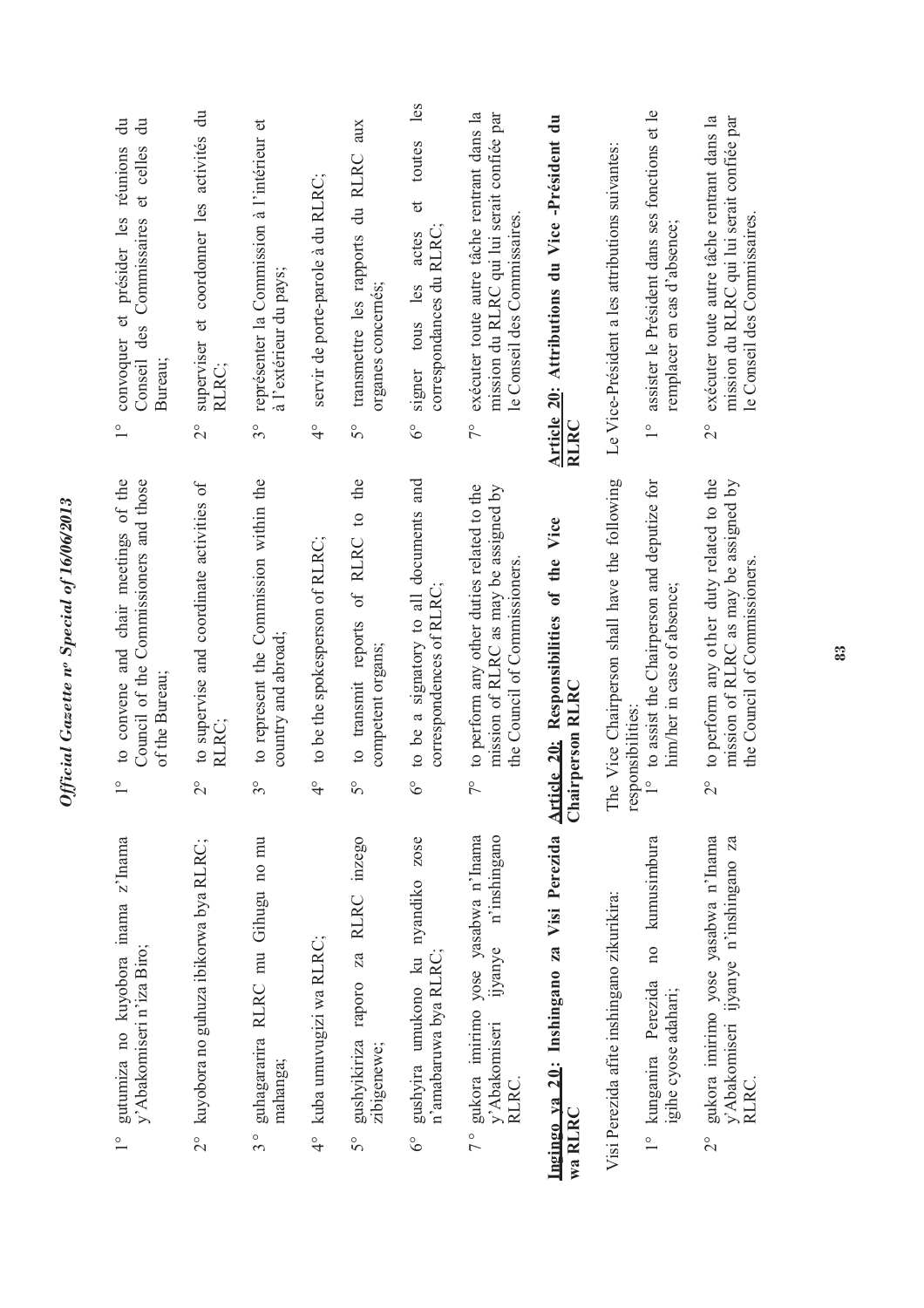| Ingingo ya 21: Inshingano z'Umunyamabanga<br>wa RLRC                                                                                    | Article 21: Responsibilities of the Secretary Article 21: Attributions du Secrétaire du RLRC<br>of RLRC    |                                                                                                                                       |
|-----------------------------------------------------------------------------------------------------------------------------------------|------------------------------------------------------------------------------------------------------------|---------------------------------------------------------------------------------------------------------------------------------------|
| Umunyamabanga wa RLRC ashinzwe:                                                                                                         | The Secretary of RLRC shall:                                                                               | Le Secrétaire du RLRC est chargé de:                                                                                                  |
| 1° kuba Umwanditsi w'inama z'Inama<br>y'Abakomiseri;                                                                                    | 1° 1act as the rapporteur of the meetings<br>of the Council of Commissioners;                              | $\ddot{a}$<br>servir de rapporteur des réunions<br>Conseil des Commissaires;<br>$\frac{0}{1}$                                         |
| 2° kubika inyandiko n'ibitabo bya RLRC;                                                                                                 | be the custodian of the RLRC documents<br>and books of RLRC;<br>$\overline{C}$                             | tenir les archives et la documentation du<br>RLRC;<br>$\overline{C}$                                                                  |
| gukora raporo z'ibikorwa bya Komisiyo;<br>$3^{\circ}$                                                                                   | the<br>$\sigma$<br>reports<br>activity<br>Commission;<br>prepare<br>$3^{\circ}$                            | élaborer les rapports d'activités du RLRC;<br>$3^{\circ}$                                                                             |
| gukurikirana buri munsi by'umwihariko<br>kunganira<br>$\overline{\gamma}$<br>ibijyanye n'imirimo<br>ibikorwa bya RLRC;<br>$\frac{1}{4}$ | related<br>support services to<br>matters<br>daily<br>especially to<br>follow up<br>RLRC;<br>$\frac{1}{4}$ | assurer le suivi quotidien des activités en<br>rapport avec les services d'appui à RLRC;<br>$\frac{1}{4}$                             |
| gushyira mu bikorwa indi nshingano<br>yose yahabwa n'Inama y'Abakomiseri.<br>50                                                         | perform any other duty as may be<br>assigned by the Council of<br>Commissioners.<br>$5^{\circ}$            | s'acquitter de toute autre tâche qui lui serait<br>confiée par le Conseil des Commissaires.<br>50                                     |
| Ngishwanama<br>Inama<br>ઌ૽<br>n'inshingano zayo<br>cva<br><b>Icviciro</b>                                                               | its<br>and<br>Council<br>Advisory<br>responsibilities<br>$\ddot{\mathbf{c}}$<br><b>Section</b>             | Section 3: Conseil Consultatif et ses attributions                                                                                    |
| Ingingo ya 22: Abagize Inama Ngishwanama<br>n'inshingano zabo                                                                           | Advisory<br>Article 22: Members of the<br>Council and their responsibilities                               | Article 22: Membres du Conseil Consultatif et<br>leurs attributions                                                                   |
| ruhagarariwe<br>Inama Ngishwanama igizwe n'abantu bava mu<br>rwego<br>bin<br>zikurikira<br>n'umuntu umwe:<br>nzego                      | The Advisory Council shall be comprised of one<br>member from each of the following institutions:          | Le Conseil Consultatif est composé de membres<br>issus des institutions suivantes, dont chacune est<br>représentée par une personne : |
| Ishinga<br>w'Inteko<br>Mutwe<br>$1^{\circ}$ Buri                                                                                        | Each Chamber of the Parliament;<br>$\frac{1}{1}$                                                           | 1° Chaque Chambre du Parlement;                                                                                                       |
| Urukiko rw'Ikirenga;<br>Amategeko;<br>$\frac{1}{2}$                                                                                     | the Supreme Court;<br>$\frac{1}{2}$                                                                        | 2° la Cour Suprême;                                                                                                                   |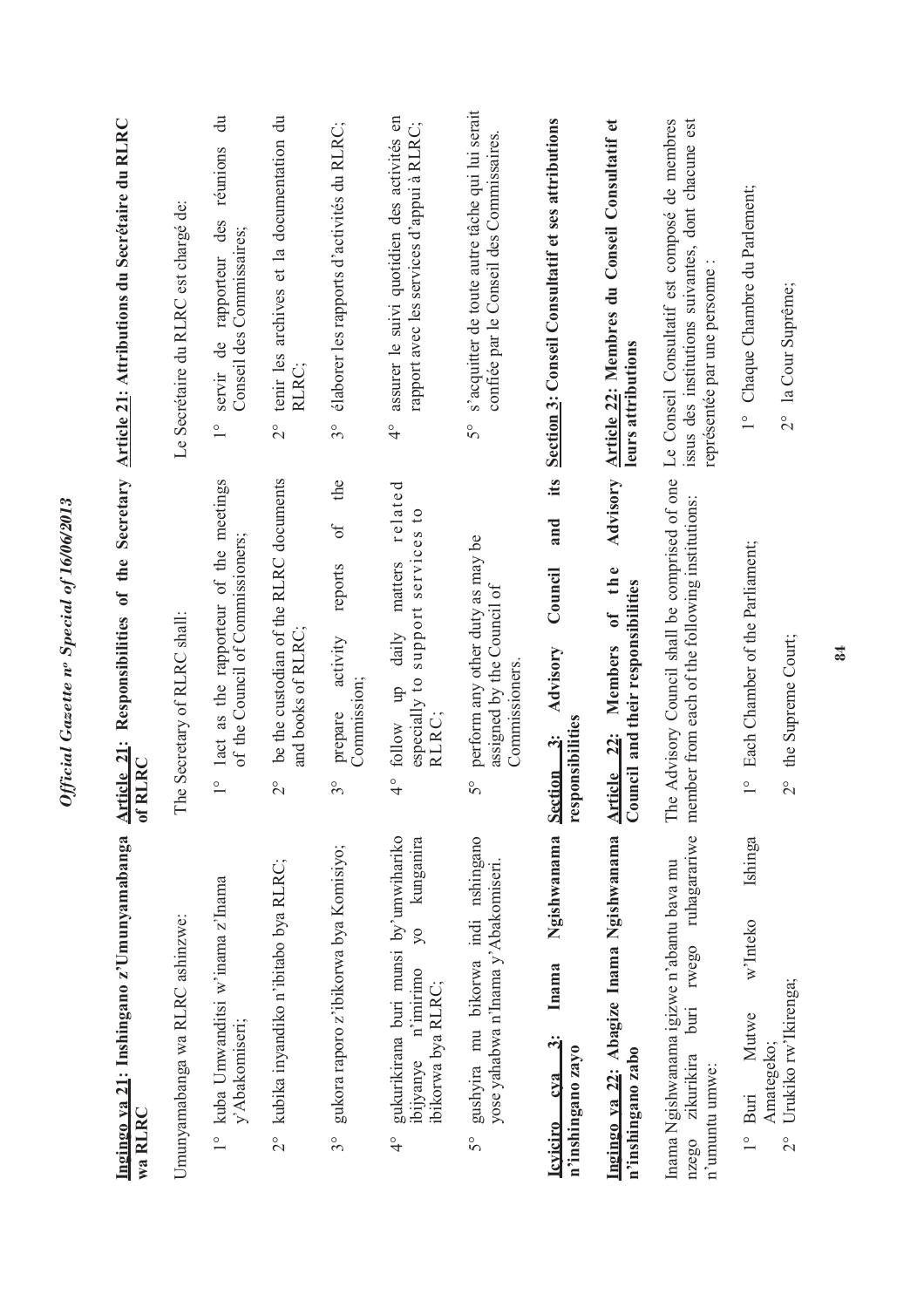| Ubushinjacyaha Bukuru;<br>Minisiteri;<br>$3^{\circ}$<br>$\frac{1}{4}$                                                                        | Prosecution<br>Public<br>National<br>the Ministry;<br>Authority;<br>the<br>$\mathcal{S}^{\circ}$<br>$\frac{1}{2}$                                                       | Poursuite<br><del>ද</del><br>National<br>le Ministère;<br>Judiciaire:<br>l'Organe<br>$3^{\circ}$<br>$\frac{1}{4}$                                               |
|----------------------------------------------------------------------------------------------------------------------------------------------|-------------------------------------------------------------------------------------------------------------------------------------------------------------------------|-----------------------------------------------------------------------------------------------------------------------------------------------------------------|
| Komisiyo y'Igihugu y'Ubureganzira bwa<br>Urwego rw'Umuvunyi;<br>Polisi y'u Rwanda;<br>$5^{\circ}$<br>$\delta^{\circ}$<br>$\tilde{7}^{\circ}$ | Human<br>the National Commission for<br>the Office of the Ombudsman;<br>the Rwanda National Police;<br>$\delta^{\circ}$<br>$\tilde{7}^{\circ}$<br>$\mathcal{S}^{\circ}$ | la Commission Nationale des Droits de la<br>la Police Nationale du Rwanda;<br>l'Office de l'Ombudsman<br>$\delta^{\circ}$<br>$\zeta$<br>$\mathcal{S}^{\circ}$   |
| Kaminuza n'Amashuri Makuru bya Leta<br>Urugaga rw'Abavoka;<br>byigisha amategeko;<br>Muntu;<br>$\circ$<br>$8^{\circ}$                        | $\sigma$<br>and institutions<br>higher learning having a faculty of law<br>the Bar Association;<br>public universities<br>Rights;<br>$\circ$<br>$8^{\circ}$             | ume<br>publics<br>supérieur ayant<br>instituts<br>$\sigma$<br>l'Ordre des Avocats;<br>les universités<br>d'enseignement<br>Personne;<br>$\delta$<br>$8^{\circ}$ |
| 10° Kaminuza n'Amashuri Makuru byigenga<br>byigisha amategeko;                                                                               | $\delta$<br>10° private universities and institutions<br>higher learning having a faculty of law;                                                                       | privés<br>ume<br>supérieur ayant<br>instituts<br>$\sigma$<br>10° les universités<br>d'enseignement<br>faculté de droit;                                         |
| 12° Imiryango itari iya Leta.<br>11° Urugaga rw' Abikorera;                                                                                  | 12° non-governmental organizations<br>11° the Private Sector Federation;                                                                                                | 12° les organisations non gouvernementales.<br>11° la Fédération du Secteur Privé;<br>faculté de droit;                                                         |
| Abagize Biro ya RLRC bari mu bagize Inama Members of the Bureau of RLRC<br>Ngishwanama.                                                      | 6 <sup>o</sup><br>shall<br>members of the Advisory Council                                                                                                              | Les Membres du Bureau du RLRC sont membres<br>du Conseil Consultatif.                                                                                           |
| Nibura mirongo itatu (30) ku ijana by'abagize<br>Inama Ngishwanama bagomba kuba ari abagore.                                                 | At least thirty percent (30%) of the members of<br>Advisory Council shall be females.<br>the                                                                            | Au moins trente pour cent (30%) des membres du<br>Conseil Consultatif sont de sexe féminin                                                                      |
| gutanga<br>umurongo ngenderwaho wa RLRC no kuyigira<br>ishinzwe<br>Ngishwanama<br>inama.<br>Inama                                            | The Advisory Council shall be responsible for Le Conseil Consultatif est chargé de définir les<br>providing guidelines for RLRC and advising it.                        | lignes directrices du RLRC et de lui donner des<br>conseils                                                                                                     |
| Ingingo ya 23: Ishyirwaho ry'abagize Inama<br>Ngishwanama na manda yabo                                                                      | Article 23: Appointment of members of the Article 23: Nomination des membres du Conseil<br>visory Council and their term of office<br>$\overline{\mathsf{A}}$ d         | Consultatif et leur mandat                                                                                                                                      |
| Ngishwanama<br>n'Iteka rya Perezida.<br>Inama<br>Abagize                                                                                     | <u>de</u><br>bashyirwaho Members of the Advisory Council shall<br>appointed by a Presidential Order.                                                                    | Les membres du Conseil Consultatif sont nommés<br>par arrêté présidentiel.                                                                                      |
| Kuba umwe mu bagize Inama Ngishwanama Members of the Advisory Council shall not be<br>ntibihemberwa.                                         | entitled to any remuneration                                                                                                                                            | La fonction de membre du Conseil Consultatif ne<br>donne pas lieu à aucune rémunération.                                                                        |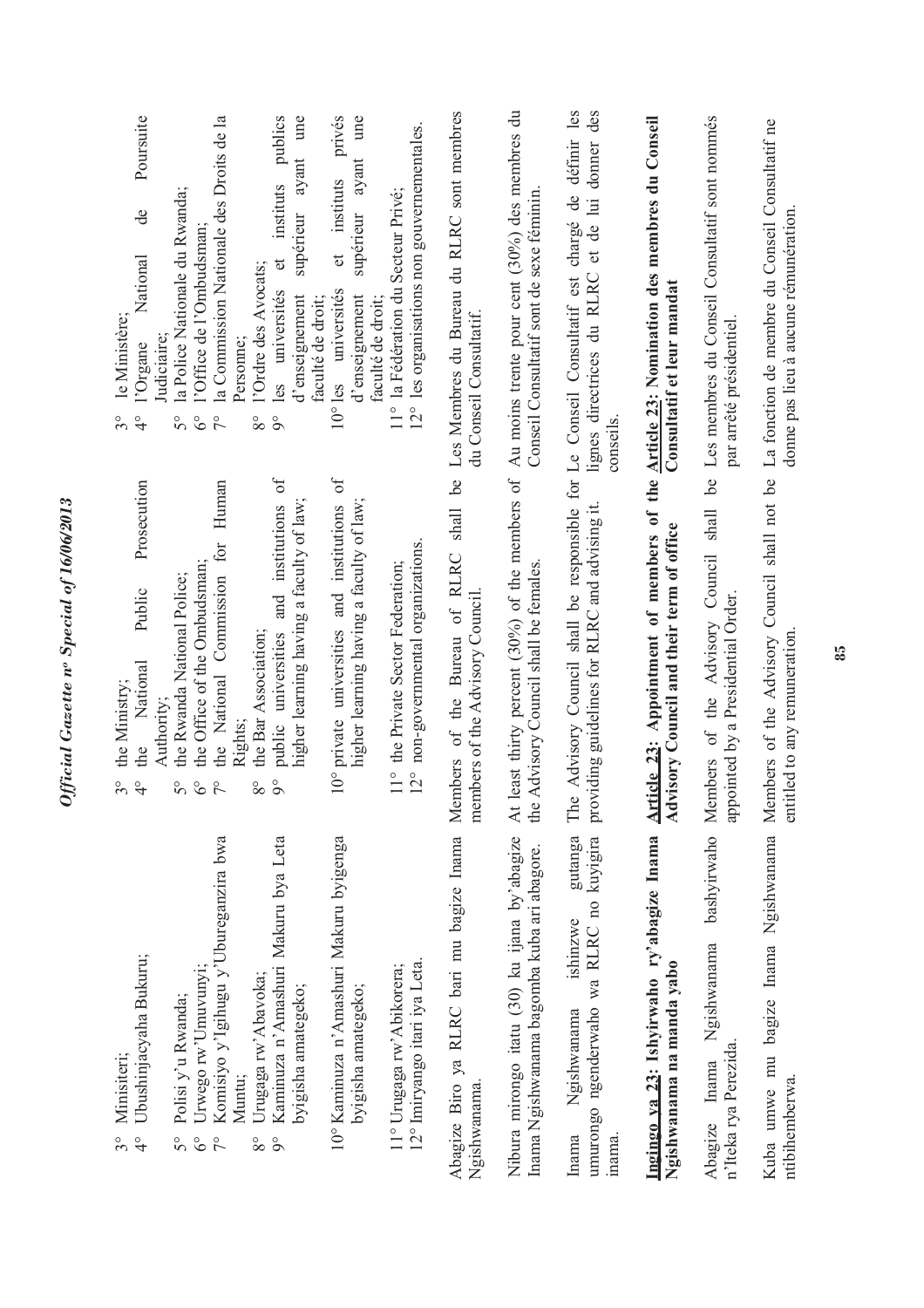| Les membres du Conseil Consultatif sont nommés<br>pour un mandat de sept (7) ans renouvelable                                              | Le remplaçant d'un membre du Conseil consultatif<br>termine la durée restante du mandat de celui qu'il<br>a remplacé             | DES<br>CHAPITRE V: FONCTIONNEMENT<br><b>ORGANES DU RLRC</b>           | Section première: Fonctionnement du Conseil<br>des Commissaires           | des<br>Conseil<br>$\mathbf{d}\mathbf{u}$<br>Réunions<br>Commissaires<br><b>24:</b><br>Article | La réunion du Conseil des Commissaires se tient<br>chaque fois que de besoin en présence d'au moins<br>$\sigma$<br>présidée par le Président ou le Vice-Président en<br>cas d'absence du Président, de leur propre initiative<br>ou à la demande écrite d'au moins trois (3) de ses<br>quatre (4) de ses membres. Elle est convoquée<br>membres                               | Le Conseil des Commissaires examine les points<br>inscrits à l'ordre du jour et les divers proposés par<br>le Président ou par trois (3) de ses membres                | expertise<br>Commissaires peut inviter à ses<br>ayant une<br>personne<br>particulière pour avis.<br>Le Conseil des<br>réunions toute          |
|--------------------------------------------------------------------------------------------------------------------------------------------|----------------------------------------------------------------------------------------------------------------------------------|-----------------------------------------------------------------------|---------------------------------------------------------------------------|-----------------------------------------------------------------------------------------------|-------------------------------------------------------------------------------------------------------------------------------------------------------------------------------------------------------------------------------------------------------------------------------------------------------------------------------------------------------------------------------|------------------------------------------------------------------------------------------------------------------------------------------------------------------------|-----------------------------------------------------------------------------------------------------------------------------------------------|
| $^{bc}$<br>appointed for a renewable term of seven (7)<br>$\ensuremath{\textit{shall}}$<br>Council<br>of the Advisory<br>Members<br>years. | The replacing member of the Advisory Council<br>shall complete the remaining term of office of the<br>person he/she is replacing | <b>THEFT</b><br>UF<br>CHAPTER V: FUNCTIONING<br><b>ORGANS OF RLRC</b> | Section One: Functioning of the Council of<br>Commissioners               | Article 24: Meetings of the Council of the<br>mmissioners<br>්                                | The meeting of the Council of Commissioners<br>meet whenever deemed necessary in<br>presence of at least four (4) members. It shall be<br>convened and presided over by the Chairperson<br>or the Vice-Chairperson in the absence of the<br>initiative or upon<br>at least three (3)<br>Chairperson at their own<br>$\lambda$ q<br>writing,<br>request in<br>members<br>shall | ones upon request by the Chairperson or by three<br>items on the agenda and any other additional<br>The Council of Commissioners shall ex a mine<br>members<br>$\odot$ | The Council of Commissioners may invite to its<br>$\overline{c}$<br>expertise<br>meetings any person with special<br>advise the Council.      |
| manda<br>Abagize Inama Ngishwanama bagira<br>y'imyaka irindwi (7) ishobora kongerwa.                                                       | arangiza igihe cya manda cy'uwo asimbuye yari<br>Usimbuye umwe mu bagize Inama Ngishwanama<br>asigaje.                           | UMUTWE WA V: IMIKORERE Y'INZEGO<br><b>ZARLRC</b>                      | y'Inama<br>Imikorere<br>mbere:<br>y'Abakomiseri<br>cva<br><b>Leviciro</b> | Ingingo ya 24: Inama z'Inama y'Abakomiseri                                                    | Inama y'Inama y'Abakomiseri iterana igihe cyose<br>bayigize. Itumizwa kandi ikayoborwa na Perezida<br>cyangwa Visi Perezida igihe Perezida adahari,<br>babyibwirije cyangwa bisabwe mu nyandiko<br>bibaye ngombwa hari nibura bane (4) mu<br>nibura na batatu (3) mu bayigize.                                                                                                | Inama y'Abakomiseri isuzuma ingingo ziri ku<br>zongerwaho,<br>bisabwe na Perezida cyangwa na batatu (3) mu<br>w'ibyigwa n'izindi<br>murongo<br>bayigize                | gutumira mu<br>ubuhanga<br>bwihariye kugira ngo ayungure ibitekerezo.<br>wese ufite<br>Inama y'Abakomiseri ishobora<br>umuntu<br>zayo<br>nama |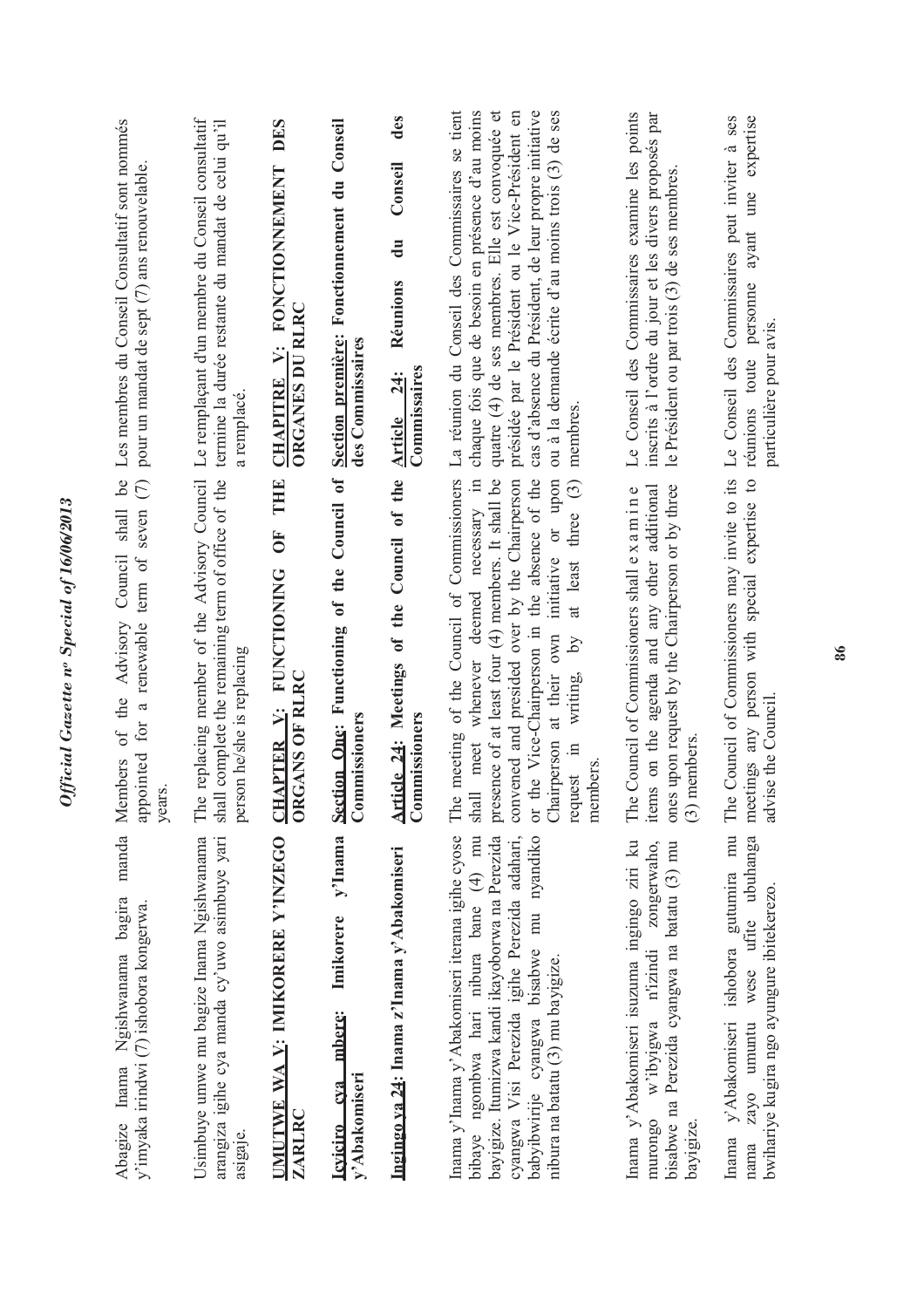Official Gazette nº Special of 16/06/2013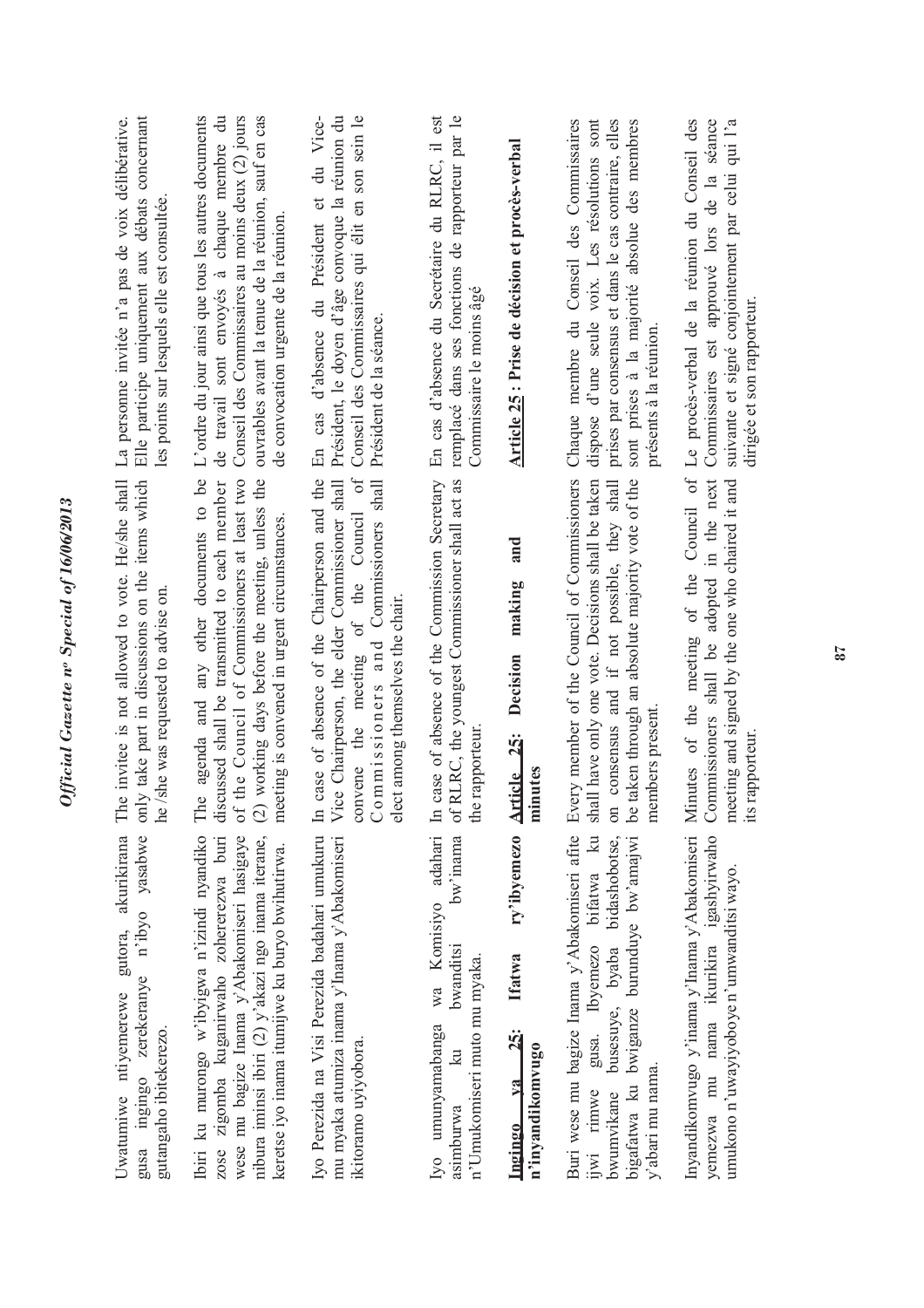| Ingingo va 26: Isuzuma rya raporo                                                                                                                                                                                                                                        | rticle 26: Consideration of reports<br>₹                                                                                                                                                                                                                                                                     | Article 26: Examen des rapports                                                                                                                                                                                                                                                                                             |
|--------------------------------------------------------------------------------------------------------------------------------------------------------------------------------------------------------------------------------------------------------------------------|--------------------------------------------------------------------------------------------------------------------------------------------------------------------------------------------------------------------------------------------------------------------------------------------------------------|-----------------------------------------------------------------------------------------------------------------------------------------------------------------------------------------------------------------------------------------------------------------------------------------------------------------------------|
| Mu bigomba kwigwa n'imwe mu nama z'Inama<br>mbere<br>cy'umwaka w'ingengo y'imari, harimo kwemeza<br>mu mwaka urangiye. Izo raporo zishyikirizwa<br>raporo y'ibikorwa n'iy'imikoreshereze y'umutungo<br>gihembwe cya<br>Minisitiri zikimara kwemezwa.<br>y'Abakomiseri mu | quarter of the financial year shall include<br>Items to be examined by one of the meetings of<br>approval of the activity and financial reports of<br>the Council of Commissioners in the first<br><u>be</u><br>the previous year. The said reports shall<br>submitted to the Minister after their adoption. | A l'ordre du jour de l'une des réunions du Conseil<br>$\mathbf{d}\mathbf{e}$<br>l'exercice budgétaire figurent l'approbation des<br>rapports d'activités et financier pour l'exercice<br>précédent. Ces rapports sont transmis au Ministre<br>des Conmissaires du premier trimestre<br>immédiatement après leur approbation |
| Buri gihembwe kandi RLRC itegura raporo<br>y'ibikorwa kopi yayo igashyikirizwa Minisitiri.                                                                                                                                                                               | its<br>activity report and a copy shall be submitted to<br>prepare<br>Every quarter, RLRC shall also<br>the Minister.                                                                                                                                                                                        | Chaque trimestre, RLRC élabore également son<br>rapport d'activités et une copie est transmise au<br>Ministre                                                                                                                                                                                                               |
| Icyiciro cya 2: Imikorere ya Biro ya RLRC                                                                                                                                                                                                                                | Section 2: Functioning of the Bureau of the<br>RLRC                                                                                                                                                                                                                                                          | $\mathbf{d}\mathbf{e}$<br><b>Bureau</b><br>$\mathbf{d}$ u<br>Fonctionnement<br>Section 2:<br><b>RLRC</b>                                                                                                                                                                                                                    |
| Ingingo ya 27: Inama za Biro ya Komisiyo                                                                                                                                                                                                                                 | rticle 27: Meetings of the Bureau of RLRC<br>₹                                                                                                                                                                                                                                                               | Article 27: Réunions du Bureau de RLRC                                                                                                                                                                                                                                                                                      |
| Biro ya RLRC iterana igihe cyose bibaye<br>ngombwa. Inama itumirwa kandi ikayoborwa na<br>Perezida wa RLRC                                                                                                                                                               | and chaired by the Chairperson of<br>be<br>The Bureau of RLRC shall meet whenever<br>shall<br>meeting<br>necessary. The<br>convened<br>deemed<br>RLRC.                                                                                                                                                       | Le Bureau de RLRC se réunit chaque fois que de<br>besoin. La réunion est convoquée et présidée par<br>le Président de RLRC                                                                                                                                                                                                  |
| y'Inama Section<br>Imikorere<br>$\ddot{\mathbf{c}}$<br>c <sub>va</sub><br>Ngishwanama<br><b>Leviciro</b>                                                                                                                                                                 | of the Advisory<br>Functioning<br>$\ddot{3}$<br>Council                                                                                                                                                                                                                                                      | Conseil<br>$\mathbf{d}\mathbf{u}$<br>Fonctionnement<br>$\mathbf{C}$<br>Consultatif<br><b>Section</b>                                                                                                                                                                                                                        |
| Ingingo ya 28: Inama z'Inama Ngishwanama                                                                                                                                                                                                                                 | Article 28: Meetings of the Advisory Council                                                                                                                                                                                                                                                                 | Article 28: Réunions du Conseil Consultatif                                                                                                                                                                                                                                                                                 |
| Inama Ngishwanama iterana kabiri (2) mu<br>kandi ikayoborwa na Minisitiri, Perezida wa<br>mwaka n'igihe cyose bibaye ngombwa. Itumizwa<br>RLRC akayibera umwanditsi.                                                                                                     | The Advisory Council shall meet twice (2) a year<br>and whenever deemed necessary. Meeting shall<br>convened and chaired by the Minister. The<br>Chairperson of RLRC shall act as its rapporteur.<br>ತಿ                                                                                                      | Le Conseil Consultatif se réunit deux (2) fois par<br>an et chaque fois que de besoin. Il est convoqué et<br>présidé par le Ministre. Le Président de RLRC en<br>est le rapporteur.                                                                                                                                         |
| zayo umuntu wese ufite ubuhanga bwihariye<br>Inama Ngishwanama ishobora gutumira mu nama                                                                                                                                                                                 | meetings any person who has special expertise<br>may invite to its<br>Advisory Council<br>The                                                                                                                                                                                                                | pour avis technique, toute personne ayant une<br>Le Conseil Consultatif peut inviter à ses réunions,                                                                                                                                                                                                                        |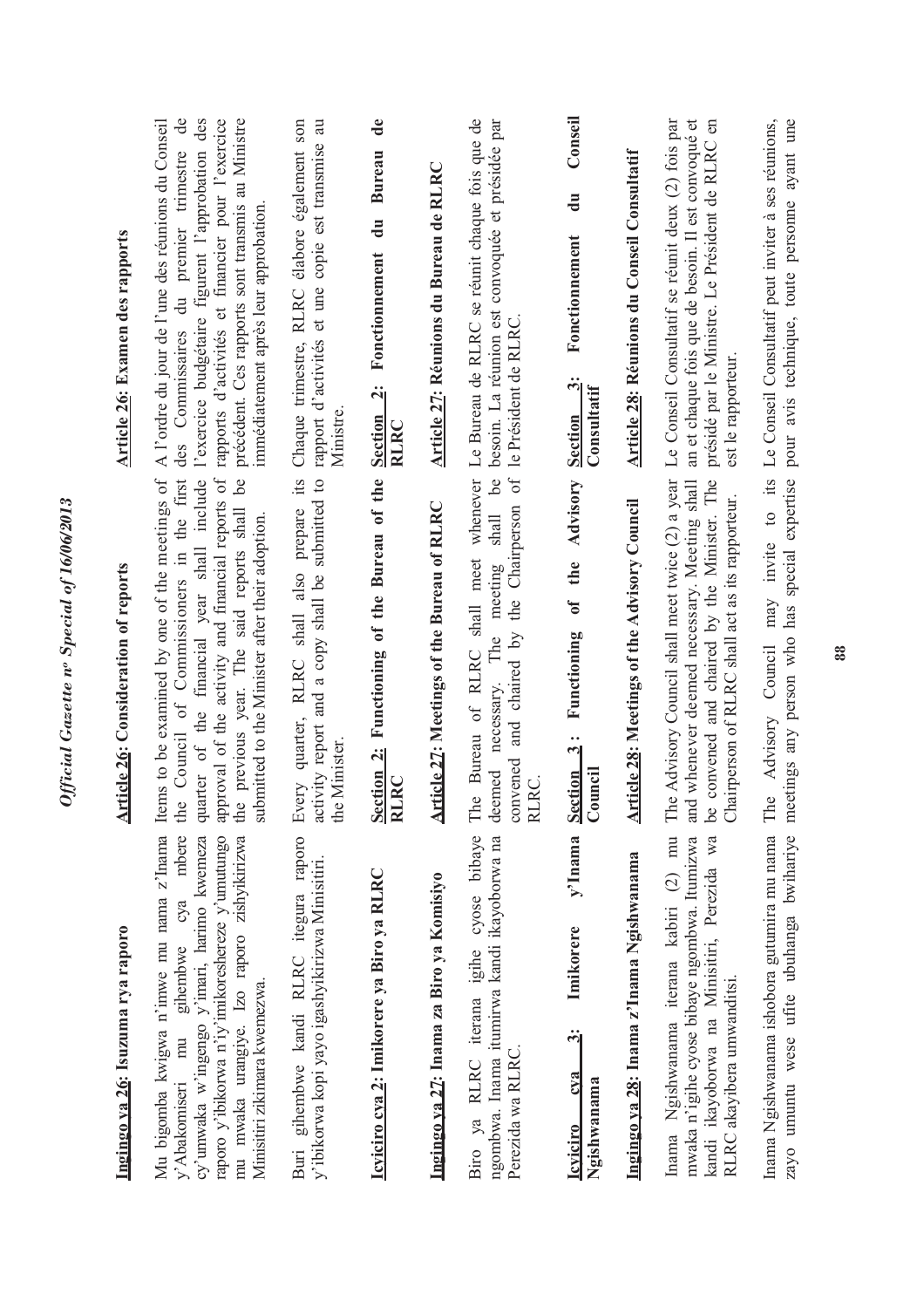| kugira ngo ayungure ibitekerezo.                                                                                                                                                                                                                             | technical advice.<br>for                                                                                                                                                                                                                               | expertise particulière.                                                                                                                                                                                                                                       |
|--------------------------------------------------------------------------------------------------------------------------------------------------------------------------------------------------------------------------------------------------------------|--------------------------------------------------------------------------------------------------------------------------------------------------------------------------------------------------------------------------------------------------------|---------------------------------------------------------------------------------------------------------------------------------------------------------------------------------------------------------------------------------------------------------------|
| Ingingo ya 29: Amategeko ngengamikorere                                                                                                                                                                                                                      | Article 29: Internal rules and regulations                                                                                                                                                                                                             | d'ordre<br>Règlement<br><b>29:</b><br>intérieur<br>Article                                                                                                                                                                                                    |
| w'amategeko<br>yayo ikawushyikiriza Inama<br>y'imiyoborere guteganya uburyo bw'imikemurire<br>amabwiriza<br>y'Abakomiseri kugira ngo iwemeze.<br>ikoresheje<br>umushinga<br>y'ibibazo byo mu kazi.<br>kandi<br>itegura<br>ngengamikorere<br>Ishobora<br>RLRC | RC shall prepare the draft internal rules and<br>regulations and submit it to the Council of<br>may also, through administrative directives,<br>institute mechanisms of managing its internal<br>Commissioners for approval<br>affairs.<br>RL<br>$\pm$ | Elle peut par instructions administratives, prévoir<br>projet de règlement d'ordre<br>des<br>des mécanismes de gestion des affaires internes.<br>Conseil<br>$\overline{a}$<br>Commissaires pour approbation<br>transmet<br>RLRC élabore le<br>intérieur et le |
| N'UMUTUNGO BYA RLRC<br>WA<br><b>UMUTWE</b>                                                                                                                                                                                                                   | ABAKOZI CHAPTER V1: STAFF AND PROPERTY OF<br><b>RLRC</b>                                                                                                                                                                                               | ET<br>PERSONNEL<br>PATRIMOINE DU RLRC<br>VI:<br><b>CHAPITRE</b>                                                                                                                                                                                               |
| Icviciro cva mbere: Abakozi ba RLRC                                                                                                                                                                                                                          | Section One: Staff of the RLRC                                                                                                                                                                                                                         | Section première: Personnel du RLRC                                                                                                                                                                                                                           |
| Ingingo ya 30: Iyemeza ry'inzego z'imirimo                                                                                                                                                                                                                   | Article 30: Preparation of the organizational<br>structure                                                                                                                                                                                             | Article 30: Préparation de l'organigramme                                                                                                                                                                                                                     |
| Inama y'Abakomiseri itegura urutonde rw'inzego<br>z'imirimo za Komisiyo zikemezwa n'Iteka rya<br>Minisitiri w'Intebe abisabwe na Minisitiri.                                                                                                                 | organizational structure of RLRC to be approved<br>e Council of Commissioners shall prepare the<br>a Prime Minister's Order upon request by the<br>Minister<br>$\mathbb{H}$<br>$\lambda$ q                                                             | prépare<br>l'Organigramme du RLRC qui est approuvé par<br>$\ddot{\vec{a}}$<br>demande<br>Commissaires<br>Arrêté du Premier Ministre sur<br>des<br>Conseil<br>Ministre<br>Le                                                                                   |
| Ingingo ya 31: Abakozi                                                                                                                                                                                                                                       | <b>Article 31: Staff</b>                                                                                                                                                                                                                               | <b>Article 31: Personnel</b>                                                                                                                                                                                                                                  |
| RLRC ifite abakozi bagizwe n'abo mu rwego<br>bagengwa na sitati rusange igenga abakozi ba<br>rwa tekiniki n'abo mu rwego rw'ubuyobozi<br>Leta n'inzego z'imirimo ya Leta.                                                                                    | and<br>administrative staff governed in accordance with<br>the General Statute of Rwanda Public Service.<br>comprise both technical<br>shall<br><b>RLRC</b>                                                                                            | RLRC dispose d'un personnel technique et d'un<br>personnel administratif qui sont régis par le Statut<br>général de la Fonction Publique Rwandaise.                                                                                                           |
| Abakozi ba RLRC bo mu rwego rwa tekiniki Th<br>bagizwe n'abahanga mu mategeko.                                                                                                                                                                               | e technical staff of RLRC shall be comprised<br>of experts in law.                                                                                                                                                                                     | Le personnel technique du RLRC comprend les<br>experts en droit.                                                                                                                                                                                              |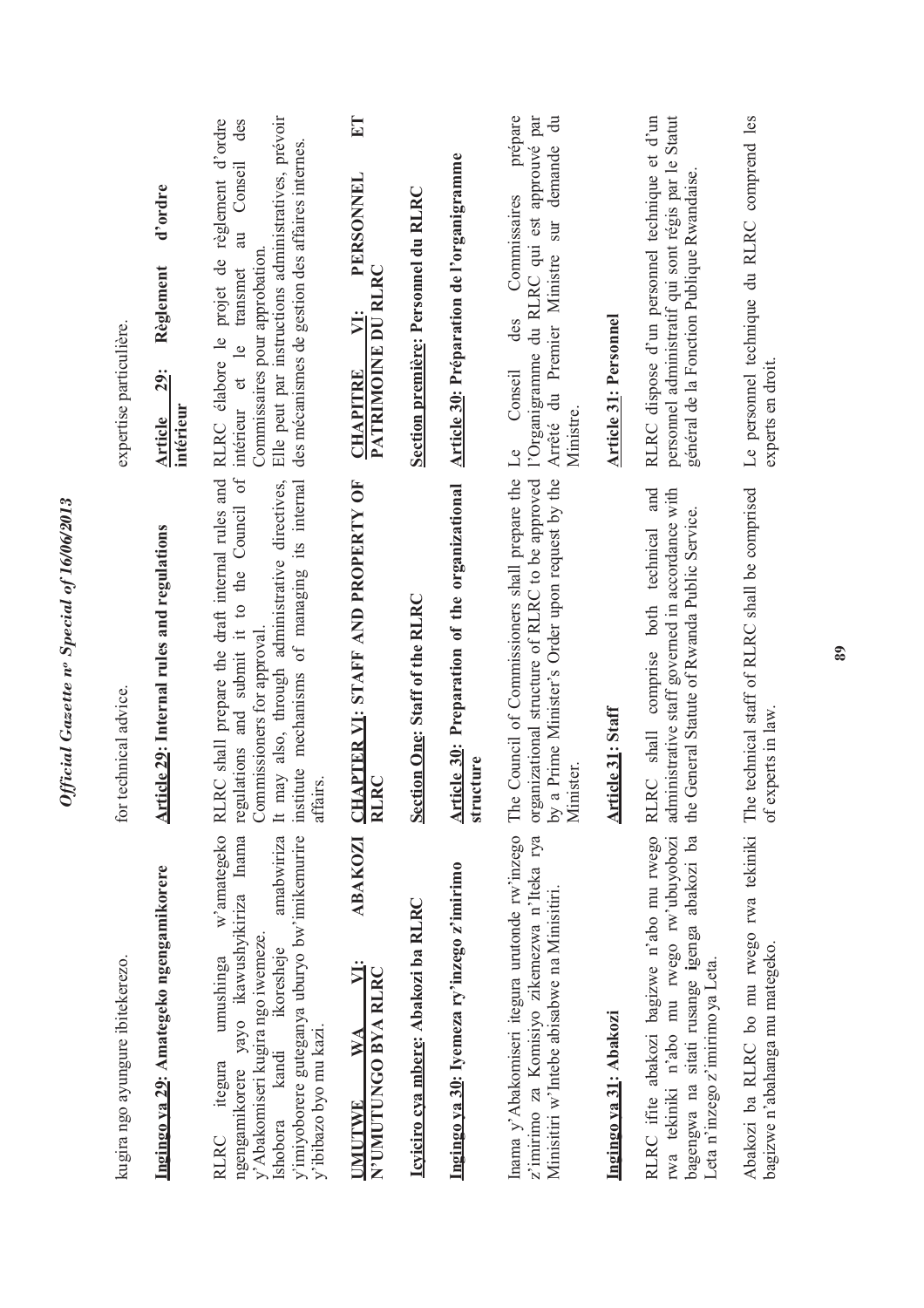| bashinzwe imigendekere y'akazi kayo ka buri its day to day running<br>Abakozi bo mu rwego rwo kunganira RLRC The<br>munsi.                                                  |                                                                                                                                                                           | support staff of RLRC shall be in charge of Le personnel d'appui RLRC est chargé de la<br>gestion journalière de la Commission                                                                                          |
|-----------------------------------------------------------------------------------------------------------------------------------------------------------------------------|---------------------------------------------------------------------------------------------------------------------------------------------------------------------------|-------------------------------------------------------------------------------------------------------------------------------------------------------------------------------------------------------------------------|
| Icviciro cva 2: Umutungo wa RLRC                                                                                                                                            | Section 2: Property of RLRC                                                                                                                                               | Section 2: Patrimoine du RLRC                                                                                                                                                                                           |
| Ingingo ya 32: Umutungo n'inkomoko zawo                                                                                                                                     | Article 32: Property and its sources                                                                                                                                      | <b>Article 32</b> : Patrimoine et ses sources                                                                                                                                                                           |
| n'ibintu<br>byimukanwa n'ibitimukanwa. Ukomoka kuri ibi<br>ugizwe<br><b>RLRC</b><br>wa<br>Umutungo<br>bikurikira:                                                           | The property of RLRC shall be comprised of both<br>movable and immovable property. It shall come<br>from the following:                                                   | comprend les biens<br>provient des sources<br>meubles et immeubles. Il<br>Le patrimoine du RLRC<br>suivantes:                                                                                                           |
| 1° ingengo y'imari igenerwa na Leta;                                                                                                                                        | State budget allocations;<br>$\overset{\circ}{\phantom{\cdot}}$                                                                                                           | 1° les dotations budgétaires de l'Etat;                                                                                                                                                                                 |
| cyangwa<br>Leta<br>iz'abafatanyabikorwa;<br>iza<br>zaba<br>inkunga<br>$\frac{1}{2}$                                                                                         | grants from Government or stakeholders;<br>$\overline{c}$                                                                                                                 | des<br>$\overline{\mathrm{c}}$<br>l'Etat<br>de<br>subventions<br>partenaires;<br>les<br>$\frac{1}{2}$                                                                                                                   |
| ibituruka ku mirimo RLRC ikora;<br>$3^\circ$                                                                                                                                | $\overline{S}$<br>rendered<br>services<br>from<br>incomes<br>RLRC;<br>$3^{\circ}$                                                                                         | 3° les revenus des services prestés par RLRC;                                                                                                                                                                           |
| inyungu ku mutungo wayo;<br>$\frac{1}{4}$                                                                                                                                   | income from its property;<br>$\frac{1}{4}$                                                                                                                                | 4° les revenus de son patrimoine;                                                                                                                                                                                       |
| impano n'indagano;<br>$\delta^{\circ}$                                                                                                                                      | donations and bequests;<br>50                                                                                                                                             | 5° les dons et legs;                                                                                                                                                                                                    |
| Ishinzwe Ivugururwa ry'Amategeko<br>ibyari umutungo wa Komisiyo y'Igihugu<br>$\mathrm{^{o}}$<br>yashyizweho n'Itegeko Ngenga<br>01/2010/OL ryo kuwa 09/6/2010.<br>$6^\circ$ | $\sigma$<br>Law Reform Commission established by<br>property that belonged to the National<br>Law $n^{\circ}$ 01/2010/OL<br>the Organic<br>09/6/2010.<br>$\delta^{\circ}$ | $\mathbb{Z}$<br>Réforme<br>Législative établie par la Loi Organique n°<br>à<br>appartenait<br>$\mathbf{d}\mathbf{e}$<br>Nationale<br>$01/2010/OL$ du $09/6/2010$<br>$\ddot{=}$<br>Commission<br>patrimoine<br>$6^\circ$ |
| Ingingo va 33: Imicungire, imikoreshereze<br>n'igenzura by'umutungo                                                                                                         | Article 33: Management, use and audit of the<br>property                                                                                                                  | audit du<br>Gestion, utilisation et<br>Article 33:<br>patrimoine                                                                                                                                                        |
| n'igenzura<br>by'umutungo wa RLRC bikorwa hakurikijwe<br>imikoreshereze<br>amategeko abigenga.<br>Imicungire,                                                               | The management, use and audit of the property<br>RLRC shall be conducted in accordance with<br>relevant legal provisions<br>$\int$                                        | La gestion, l'utilisation et l'audit du patrimoine du<br>aux<br>conformément<br>dispositions légales en la matière.<br>effectués<br>RLRC sont                                                                           |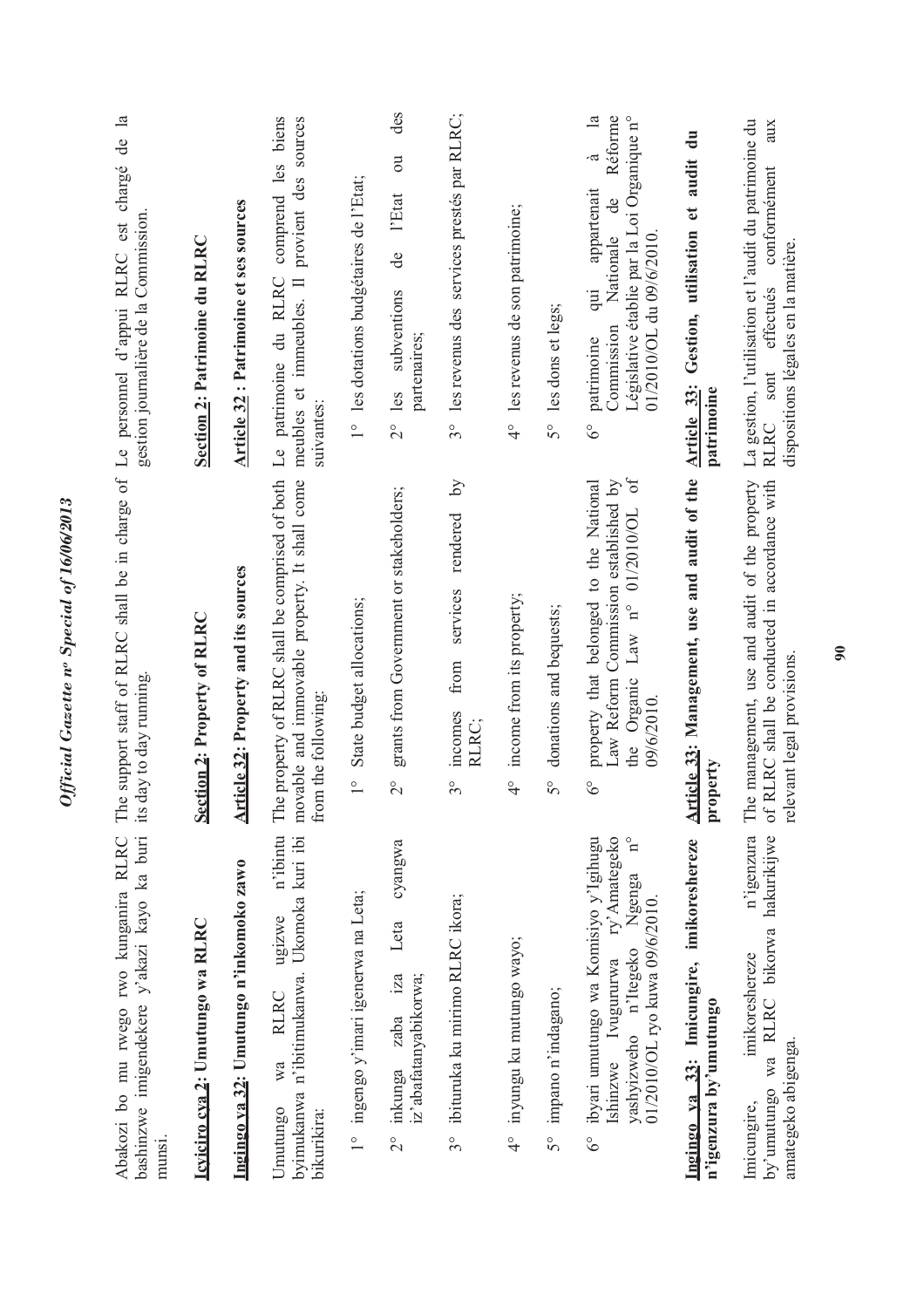| Ubugenzuzi bushinzwe igenzura rya buri munsi<br>ry'imikoreshereze y'umutungo wa Komisiyo<br>Inama<br>gihembwe<br>buri<br>ya<br>y'Abakomiseri.<br>buha raporo                                                                                    | internal audit service of the Commission<br>shall submit a quarterly report to the Council of<br>Commissioners<br>The                                                                      | Conseil des<br>Commission<br>$\overline{a}$<br>$\mathbb{E}$<br>Le service d'audit interne de<br>transmet un rapport trimestriel<br>Commissaires.                                                                      |
|-------------------------------------------------------------------------------------------------------------------------------------------------------------------------------------------------------------------------------------------------|--------------------------------------------------------------------------------------------------------------------------------------------------------------------------------------------|-----------------------------------------------------------------------------------------------------------------------------------------------------------------------------------------------------------------------|
| Ingingo ya 34: Ingengo y'imari ya RLRC                                                                                                                                                                                                          | Article 34: Budget of RLRC                                                                                                                                                                 | Article 34: Budget du RLRC                                                                                                                                                                                            |
| Ingengo y'imari ya RLRC yemezwa kandi<br>igacungwa hakurikijwe amategeko abigenga.                                                                                                                                                              | approved and<br>managed in accordance with the relevant legal<br><u>de</u><br>of RLRC shall<br>e budget<br>provisions.<br>É                                                                | géré<br>$en$ la<br>$\sigma$<br>conformément aux dispositions légales<br>est approuvé<br>Le budget du RLRC<br>matière.                                                                                                 |
| <b>NGINGO</b><br>Z'INZIBACYUHO N'IZISOZA<br>VI:<br>$\mathbb{V}\mathbb{A}$<br><b>UMUTWE</b>                                                                                                                                                      | TRANSITIONAL<br>AND FINAL PROVISIONS<br>HAPTER VII:<br>៑                                                                                                                                   | <b>DISPOSITIONS</b><br><b>TRANSITOIRES ET FINALES</b><br>VII:<br><b>CHAPITRE</b>                                                                                                                                      |
| Ingingo ya 35: Ibyakozwe mbere y'uko iri<br>tegeko ritangira gukurikizwa                                                                                                                                                                        | the<br>before<br>taken<br>commencement of this Law<br>Actions<br>35:<br><b>Article</b>                                                                                                     | Article 35: Actes accomplis avant l'entrée en<br>vigueur de la présente loi                                                                                                                                           |
| byakozwe<br>n'inyandiko z'amategeko zemejwe ku izina rya<br>Komisiyo y'Igihugu Ishinzwe Ivugururwa<br>ry' Amategeko hashingiye ku Itegeko Ngenga n°<br>01/2010/OL ryo kuwa 09/6/2010 bigumana<br>Ibikorwa byemewe n'amategeko<br>agaciro kabyo. | Actions legally taken and legal instruments<br>enacted under the name of National Law Reform<br>Commission established by the Organic Law n°<br>01/2010/OL of 09/6/2010 shall remain valid | Les actes légalement accomplis et les instruments<br>Organique n° 01/2010/OL du 09/6/2010 reste<br>juridiques adoptés sous le nom de la Commission<br>Nationale de Réforme Législative établie par la Loi<br>valables |
| Ingingo va 36: Itegurwa, isuzumwa n'itorwa<br>by'iri tegeko                                                                                                                                                                                     | and<br>consideration<br>Drafting,<br>adoption of this Law<br>36:<br><b>Article</b>                                                                                                         | Article 36: Initiation, examen et adoption de la<br>présente loi                                                                                                                                                      |
| Iri tegeko ryateguwe mu rurimi rw'lcyongereza,<br>rurimi<br>mu<br>ritorwa<br>kandi<br>rw'Ikinyarwanda.<br>risuzumwa                                                                                                                             | This law was drafted in English, considered and<br>adopted in Kinyarwanda                                                                                                                  | La présente loi a été initiée en Anglais, elle a été<br>examinée et adoptée en Kinyarwanda                                                                                                                            |
| ry'ingingo<br>z'amategeko zinyuranyije n'iri tegeko<br>Ivanwaho<br>37:<br>Ingingo ya                                                                                                                                                            | <b>Article 37: Repealing provision</b>                                                                                                                                                     | <b>Article 37: Disposition abrogatoire</b>                                                                                                                                                                            |
| Ingingo zose z'amategeko abanziriza iri tegeko All prior legal provisions inconsistent with this                                                                                                                                                |                                                                                                                                                                                            | antérieures<br>légales<br>dispositions<br>les<br>Toutes                                                                                                                                                               |